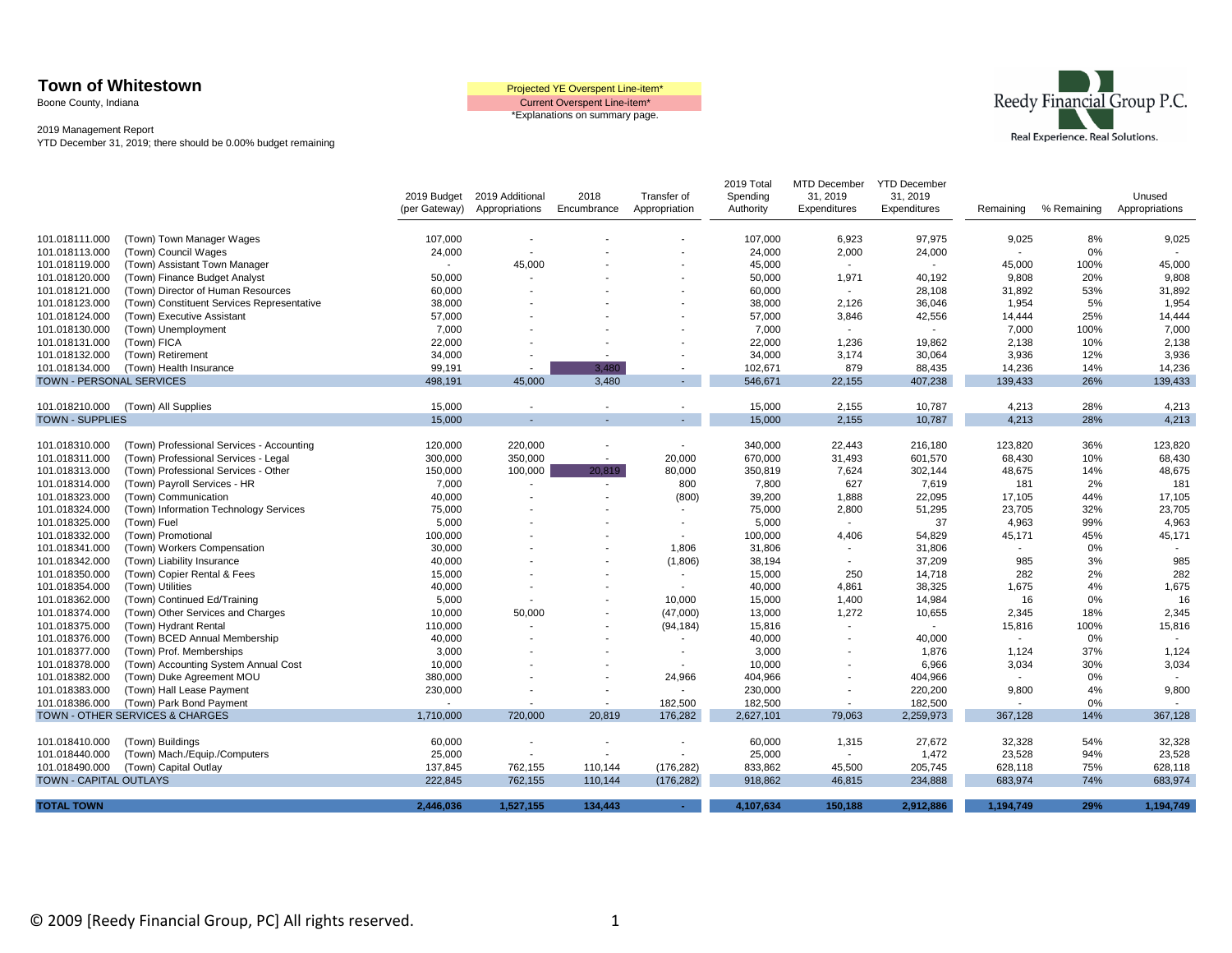Boone County, Indiana





|                                  |                                             | 2019 Budget   | 2019 Additional          | 2018                     | Transfer of    | 2019 Total<br>Spending | MTD December<br>31, 2019 | <b>YTD December</b><br>31, 2019 |           |             | Unused         |
|----------------------------------|---------------------------------------------|---------------|--------------------------|--------------------------|----------------|------------------------|--------------------------|---------------------------------|-----------|-------------|----------------|
|                                  |                                             | (per Gateway) | Appropriations           | Encumbrance              | Appropriation  | Authority              | Expenditures             | Expenditures                    | Remaining | % Remaining | Appropriations |
|                                  |                                             |               |                          |                          |                |                        |                          |                                 |           |             |                |
| 101.019111.000                   | (Court) Judges Wages                        | 15,000        |                          |                          |                | 15,000                 | 1,250                    | 15,000                          |           | 0%          |                |
| 101.019112.000                   | (Court) Clerks Wages                        | 24,000        |                          |                          |                | 24,000                 | 3,394                    | 19,770                          | 4,230     | 18%         | 4,230          |
| 101.019113.000                   | (Court) Deputy Court Clerk                  | 16,000        |                          |                          | (12,000)       | 4,000                  | $\sim$                   | $\sim$                          | 4,000     | 100%        | 4,000          |
| 101.019131.000                   | (Court) FICA                                | 4,200         |                          |                          |                | 4,200                  | 309                      | 2,207                           | 1,993     | 47%         | 1,993          |
| 101.019134.000                   | (Court) Health Insurance                    | 20,955        |                          | $\overline{\phantom{a}}$ | $\sim$         | 20,955                 | 191                      | 20,045                          | 910       | 4%          | 910            |
| <b>COURT - PERSONAL SERVICES</b> |                                             | 80,155        |                          |                          | (12,000)       | 68,155                 | 5,144                    | 57,022                          | 11,133    | 16%         | 11,133         |
| 101.019210.000                   | (Court) Postage                             | 1,200         |                          |                          |                | 1,200                  |                          | 318                             | 882       | 74%         | 882            |
| 101.019211.000                   | (Court) Office Supplies                     | 900           | $\blacksquare$           | $\sim$                   | 6,000          | 6,900                  | $\overline{\phantom{a}}$ | 804                             | 6,096     | 88%         | 6,096          |
| <b>COURT - SUPPLIES</b>          |                                             | 2,100         |                          |                          | 6,000          | 8,100                  | ٠                        | 1,121                           | 6,979     | 86%         | 6,979          |
|                                  |                                             |               |                          |                          |                |                        |                          |                                 |           |             |                |
| 101.019311.000                   | (Court) Professional Services               | 7,000         |                          |                          | 4,489          | 11,489                 |                          | 8,689                           | 2,800     | 24%         | 2,800          |
| 101.019320.000                   | (Court) Travel                              | 300           |                          |                          | (189)          | 111                    |                          | $\overline{\phantom{a}}$        | 111       | 100%        | 111            |
| 101.019321.000                   | (Court) Communications                      | 1,000         |                          |                          | $\mathbf{r}$   | 1,000                  |                          | 252                             | 748       | 75%         | 748            |
| 101.019350.000                   | (Court) Repairs and Maintenance             | 200           |                          |                          | $\mathbf{r}$   | 200                    |                          | $\sim$                          | 200       | 100%        | 200            |
| 101.019351.000                   | (Court) Software Maint. Contract            | 2,500         |                          |                          | 2,000          | 4,500                  |                          | 4,000                           | 500       | 11%         | 500            |
| 101.019381.000                   | (Court) Continuing Education                | 300           |                          |                          | (300)          | ÷,                     |                          | $\blacksquare$                  |           | 0%          |                |
| 101.019382.000                   | (Court) Bonds                               | 200           |                          |                          | $\sim$         | 200                    | $\overline{\phantom{a}}$ | $\overline{\phantom{a}}$        | 200       | 100%        | 200            |
|                                  | <b>COURT - OTHER SERVICES &amp; CHARGES</b> | 11,500        |                          |                          | 6,000          | 17,500                 |                          | 12,940                          | 4,560     | 26%         | 4,560          |
| <b>TOTAL COURT</b>               |                                             | 93,755        |                          |                          | $\sim$         | 93,755                 | 5.144                    | 71,084                          | 22,671    | 24%         | 22,671         |
|                                  |                                             |               |                          |                          |                |                        |                          |                                 |           |             |                |
| 101.200111.000                   | (Police) Chiefs' Wages                      | 100,500       |                          |                          | $\blacksquare$ | 100,500                | 8,039                    | 100,346                         | 154       | 0%          |                |
| 101.200112.000                   | (Police) Full Time Wages                    | 1,543,929     |                          | $\sim$                   | (20,000)       | 1,523,929              | 115,485                  | 1,481,484                       | 42,445    | 3%          |                |
| 101.200113.000                   | (Police) Board Wages                        | 4,800         |                          | $\overline{\phantom{a}}$ | 200            | 5,000                  | 400                      | 5,000                           |           | 0%          |                |
| 101.200114.000                   | (Police) Civilian Wages                     | 35,000        |                          | 7,528                    | $\sim$         | 42,528                 | 6,731                    | 33,654                          | 8,874     | 21%         |                |
| 101.200115.000                   | (Police) Comp Pay                           | 15,000        |                          | $\sim$                   | 20,000         | 35,000                 | 908                      | 31,288                          | 3,712     | 11%         |                |
| 101.200116.000                   | (Police) Overtime                           | 15,000        |                          |                          |                | 15,000                 | 637                      | 8,602                           | 6,398     | 43%         |                |
| 101.200117.000                   | (Police) Special Pays                       | 53,000        |                          | $\overline{\phantom{a}}$ | 8,500          | 61,500                 | 8,346                    | 61,155                          | 345       | 1%          |                |
| 101.200131.000                   | (Police) FICA                               | 70,000        |                          |                          |                | 70,000                 |                          | 70,000                          |           | 0%          |                |
| 101.200132.000                   | (Police) Police Pension                     | 130,000       |                          | 53,951                   | (8,700)        | 175,251                | 18,859                   | 72,810                          | 102,441   | 58%         |                |
| 101.200133.000                   | (Police) Longevity Pay                      | 11,500        |                          | 2,153                    | $\blacksquare$ | 13,653                 | 1,235                    | 10,241                          | 3,412     | 25%         |                |
| 101.200134.000                   | (Police) Health Insurance                   | 120,000       |                          | $\overline{\phantom{a}}$ | $\blacksquare$ | 120,000                | $\overline{\phantom{a}}$ | 120,000                         |           | 0%          |                |
| 101.200135.000                   | (Police) Shift Differential                 | 12,000        |                          | $\overline{\phantom{a}}$ |                | 12,000                 | $\sim$                   | 11,957                          | 43        | 0%          |                |
| 101.200137.000                   | (Police) Civilian PERF Pension              | 15,000        | $\blacksquare$           | $\overline{\phantom{a}}$ | $\blacksquare$ | 15,000                 | 4,077                    | 15,000                          |           | 0%          |                |
| POLICE - PERSONAL SERVICES       |                                             | 2,125,729     | ٠                        | 63,632                   | $\sim$         | 2,189,361              | 164,716                  | 2,021,537                       | 167,824   | 8%          |                |
| 101.200231.000                   | (Police) Operating Supplies                 | 63,500        |                          | 6,000                    |                | 69,500                 | 5,853                    | 45,995                          | 23,505    | 34%         |                |
| 101.200232.000                   | (Police) Fuel                               | 70,000        | $\overline{\phantom{a}}$ | 5,606                    |                | 75,606                 | 3,000                    | 72,668                          | 2,938     | 4%          |                |
| 101.200233.000                   | (Police) Vests                              | 10,000        |                          | 2,825                    |                | 12,825                 | 987                      | 10,956                          | 1,869     | 15%         |                |
| 101.200236.000                   | (Police) Uniforms                           | 33,000        |                          |                          | $\blacksquare$ | 33,000                 | 2,406                    | 19,414                          | 13,586    | 41%         |                |
| 101.200237.000                   | (Police) Fleet Body Repair                  | 7,000         |                          |                          |                | 7,000                  |                          | 2,635                           | 4,365     | 62%         |                |
| 101.200238.000                   | (Police) Radar Maint & Re-Certification     | 1,500         |                          |                          |                | 1,500                  |                          | 260                             | 1,240     | 83%         |                |
| 101.200240.000                   | (Police) Annual Awards Banquet              | 2,500         |                          |                          | $\blacksquare$ | 2,500                  | $\overline{\phantom{a}}$ | 1,214                           | 1,286     | 51%         |                |
| 101.200241.000                   | (Police) Physicals & Testing                | 15,000        |                          |                          | 5,000          | 20,000                 | 1,262                    | 14,347                          | 5,653     | 28%         |                |
| 101.200245.000                   | (Police) Citizen Academy & Cadet Program    | 17,000        |                          |                          | (5,000)        | 12,000                 | $\overline{\phantom{a}}$ | $\overline{\phantom{a}}$        | 12,000    | 100%        |                |
| 101.200246.000                   | (Police) Bicycle Program                    | 7,000         |                          |                          | $\mathbf{r}$   | 7,000                  | $\sim$                   | $\sim$                          | 7,000     | 100%        |                |
| <b>POLICE - SUPPLIES</b>         |                                             | 226,500       | $\overline{\phantom{a}}$ | 14,431                   | $\sim$         | 240,931                | 13,507                   | 167,489                         | 73,442    | 30%         |                |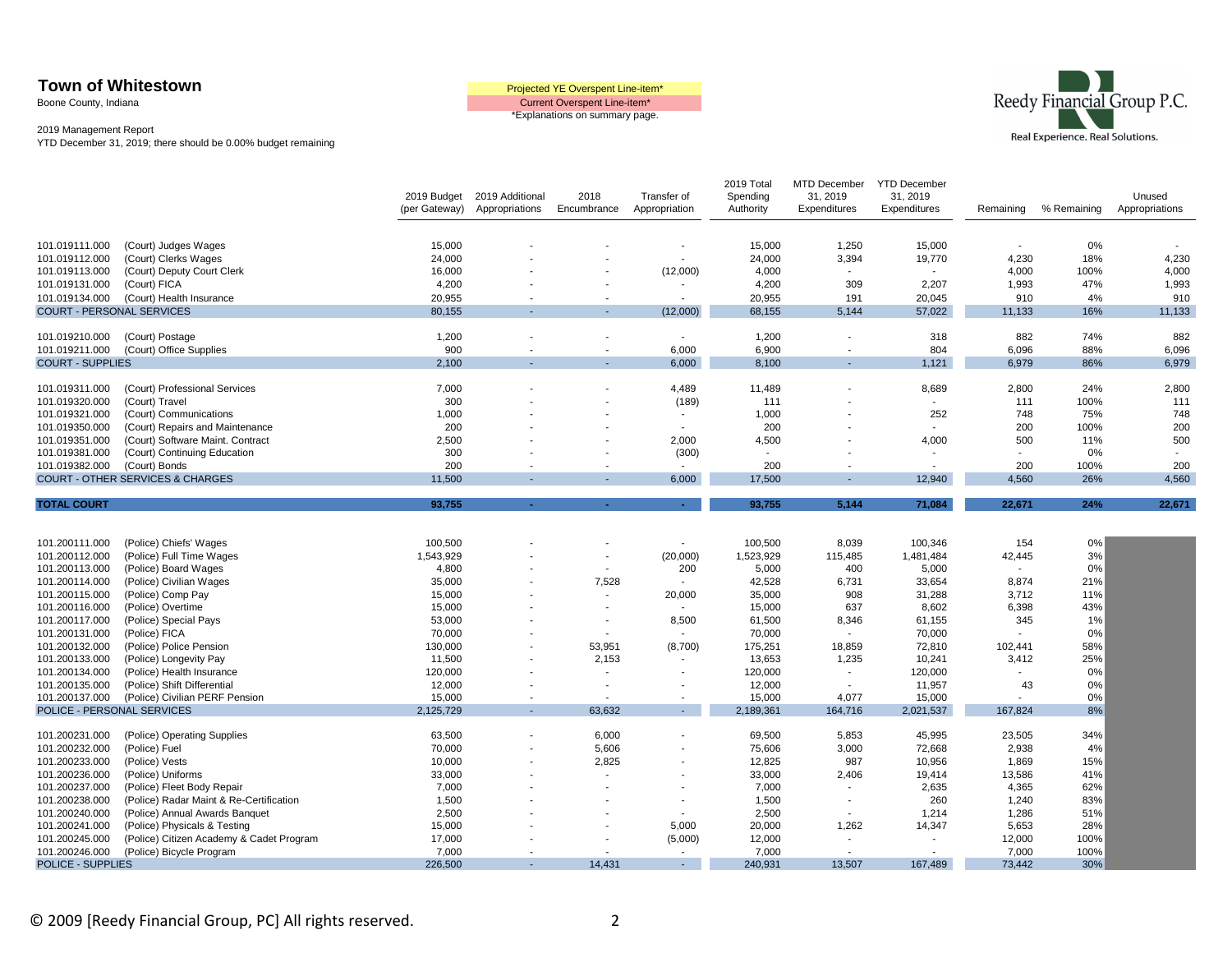Boone County, Indiana





|                                  |                                             | 2019 Budget<br>(per Gateway) | 2019 Additional<br>Appropriations | 2018<br>Encumbrance      | Transfer of<br>Appropriation | 2019 Total<br>Spending<br>Authority | MTD December<br>31, 2019<br>Expenditures | <b>YTD December</b><br>31, 2019<br>Expenditures | Remaining                | % Remaining | Unused<br>Appropriations |
|----------------------------------|---------------------------------------------|------------------------------|-----------------------------------|--------------------------|------------------------------|-------------------------------------|------------------------------------------|-------------------------------------------------|--------------------------|-------------|--------------------------|
|                                  |                                             |                              |                                   |                          |                              |                                     |                                          |                                                 |                          |             |                          |
| 101.200310.000                   | (Police) Legal Retainer                     | 40,000                       |                                   | 8,000                    |                              | 48,000                              | 1,375                                    | 12,125                                          | 35,875                   | 75%         |                          |
| 101.200311.000                   | (Police) Professional Services              | 25,000                       |                                   | 14,947                   |                              | 39,947                              | $\sim$                                   | 16,697                                          | 23,250                   | 58%         |                          |
| 101.200320.000                   | (Police) Cell Phones/Air Cards              | 38,000                       |                                   | 6,857                    |                              | 44,857                              | 2,629                                    | 29,240                                          | 15,617                   | 35%         |                          |
| 101.200324.000                   | (Police) Transportation & Mileage           | 500                          |                                   | $\overline{\phantom{a}}$ |                              | 500                                 | $\overline{\phantom{a}}$                 | $\overline{\phantom{a}}$                        | 500                      | 100%        |                          |
| 101.200326.000                   | (Police) Computers                          | 6,000                        |                                   |                          |                              | 6,000                               |                                          | $\overline{\phantom{a}}$                        | 6,000                    | 100%        |                          |
| 101.200330.000                   | (Police) Printing & Advertising             | 750                          |                                   |                          |                              | 750                                 |                                          | 95                                              | 655                      | 87%         |                          |
| 101.200341.000                   | (Police) Workers Compensation               | 28,000                       |                                   |                          |                              | 28,000                              |                                          | 28,000                                          |                          | 0%          |                          |
| 101.200342.000                   | (Police) Auto Insurance                     | 20,000                       |                                   | 2,360                    |                              | 22,360                              | $\overline{\phantom{a}}$                 | 9,398                                           | 12,962                   | 58%         |                          |
| 101.200360.000                   | (Police) Repair & Maintenance               | 3,000                        |                                   | $\overline{\phantom{a}}$ |                              | 3,000                               | $\overline{\phantom{a}}$                 | 1,430                                           | 1,570                    | 52%         |                          |
| 101.200374.000                   | (Police) Other Services & Charges           | 38,000                       |                                   | 10,000                   |                              | 48,000                              | 2,020                                    | 42,504                                          | 5,496                    | 11%         |                          |
| 101.200381.000                   | (Police) Debt Service - Leases              | 172,343                      |                                   | $\overline{\phantom{a}}$ |                              | 172,343                             | $\overline{\phantom{a}}$                 | 166,214                                         | 6,129                    | 4%          |                          |
| 101.200392.000                   | (Police) Professional Dues                  | 1,265                        |                                   | $\sim$                   |                              | 1,265                               | $\overline{\phantom{a}}$                 | 285                                             | 980                      | 77%         |                          |
| 101.200393.000                   | (Police) Software License Fees              | 22,000                       |                                   | 5,748                    |                              | 27,748                              | 57                                       | 21,661                                          | 6,087                    | 22%         |                          |
| 101.200394.000                   | (Police) Teletrac/GPS                       | 8,700                        |                                   | $\overline{\phantom{a}}$ |                              | 8,700                               | 701                                      | 6,854                                           | 1,846                    | 21%         |                          |
| 101.200395.000                   | (Police) Mobile & Portable Radio Repair     | 2,500                        |                                   | $\sim$                   | $\blacksquare$               | 2,500                               | $\sim$                                   | $\sim$                                          | 2,500                    | 100%        |                          |
|                                  | POLICE - OTHER SERVICES AND CHARGES         | 406,058                      | ۰.                                | 47,912                   | $\sim$                       | 453,970                             | 6,781                                    | 334,503                                         | 119,467                  | 26%         |                          |
| 101.200590.000                   | (Police) Unappropriated                     |                              |                                   |                          |                              |                                     | $\sim$                                   | 33,698                                          |                          |             |                          |
| <b>TOTAL POLICE</b>              |                                             | 2.758.287                    | $\sim$                            | 125,975                  | $\sim 10$                    | 2.884.262                           | 185,004                                  | 2,557,227                                       | 327,035                  | 11%         |                          |
|                                  |                                             |                              |                                   |                          |                              |                                     |                                          |                                                 |                          |             |                          |
|                                  |                                             |                              |                                   |                          |                              |                                     |                                          |                                                 |                          |             |                          |
| 101.300111.000                   | (Clerk) Clerk-Treasurer Wages               | 47,500                       | 22,500                            |                          |                              | 70,000                              | 5,385                                    | 70,000                                          | $\overline{\phantom{a}}$ | $0\%$       |                          |
| 101.300112.000                   | (Clerk) Deputy Clerk Wages                  | 45,000                       | 10,000                            |                          |                              | 55,000                              | 4,231                                    | 55,000                                          | $\Omega$                 | 0%          | $\Omega$                 |
| 101.300131.000                   | (Clerk) FICA                                | 7,200                        | 3,500                             |                          | $\blacksquare$               | 10,700                              | 708                                      | 9,222                                           | 1,478                    | 14%         | 1,478                    |
| 101.300133.000                   | (Clerk) Retirement                          | 5,700                        | 2,000                             |                          |                              | 7,700                               | 711                                      | 6,359                                           | 1,341                    | 17%         | 1,341                    |
| 101.300134.000                   | (Clerk) Health Insurance                    | 22,000                       | 8,000                             |                          | $\overline{\phantom{a}}$     | 30,000                              | 184                                      | 29,186                                          | 814                      | 3%          | 930                      |
| <b>CLERK - PERSONAL SERVICES</b> |                                             | 127,400                      | 46,000                            |                          | $\sim$                       | 173,400                             | 11,218                                   | 169,766                                         | 3,634                    | 2%          | 3,634                    |
|                                  |                                             |                              |                                   |                          |                              |                                     |                                          |                                                 |                          |             |                          |
| 101.300230.000                   | (Clerk) Office Supplies                     | 500                          |                                   |                          |                              | 500                                 | $\overline{\phantom{a}}$                 | 452                                             | 48                       | 10%         | 48                       |
| 101.300231.000                   | (Clerk) Supplies                            | 3,000                        |                                   |                          | $\overline{\phantom{a}}$     | 3,000                               | 367                                      | 2,257                                           | 743                      | 25%         | 743                      |
| <b>CLERK - SUPPLIES</b>          |                                             | 3,500                        | $\sim$                            |                          | $\sim$                       | 3,500                               | 367                                      | 2,709                                           | 791                      | 23%         | 791                      |
|                                  |                                             |                              |                                   |                          |                              |                                     |                                          |                                                 |                          |             |                          |
| 101.300331.000                   | (Clerk) Clerk-Treasurer Legal               | 1,000                        |                                   |                          |                              | 1,000                               |                                          |                                                 | 1,000                    | 100%        | 1,000                    |
| 101.300332.000                   | (Clerk) Continued Ed/Training               | 1,000                        |                                   |                          |                              | 1,000                               |                                          |                                                 | 1,000                    | 100%        | 1,000                    |
| 101.300333.000                   | (Clerk) Prof. Memberships                   | 500                          |                                   |                          |                              | 500                                 |                                          | $\overline{\phantom{a}}$                        | 500                      | 100%        | 500                      |
| 101.300334.000                   | (Clerk) Communication                       | 500                          |                                   |                          | $\overline{\phantom{a}}$     | 500                                 | $\overline{\phantom{a}}$                 | 109                                             | 391                      | 78%         | 391                      |
|                                  | <b>CLERK - OTHER SERVICES &amp; CHARGES</b> | 3,000                        |                                   |                          | ÷.                           | 3,000                               |                                          | 109                                             | 2,891                    | 96%         | 2,891                    |
|                                  |                                             |                              |                                   |                          |                              |                                     |                                          |                                                 |                          |             |                          |
| <b>TOTAL CLERK</b>               |                                             | 133.900                      | 46,000                            | $\sim$                   | $\sim$                       | 179,900                             | 11,585                                   | 172,584                                         | 7,316                    | 4%          | 7,316                    |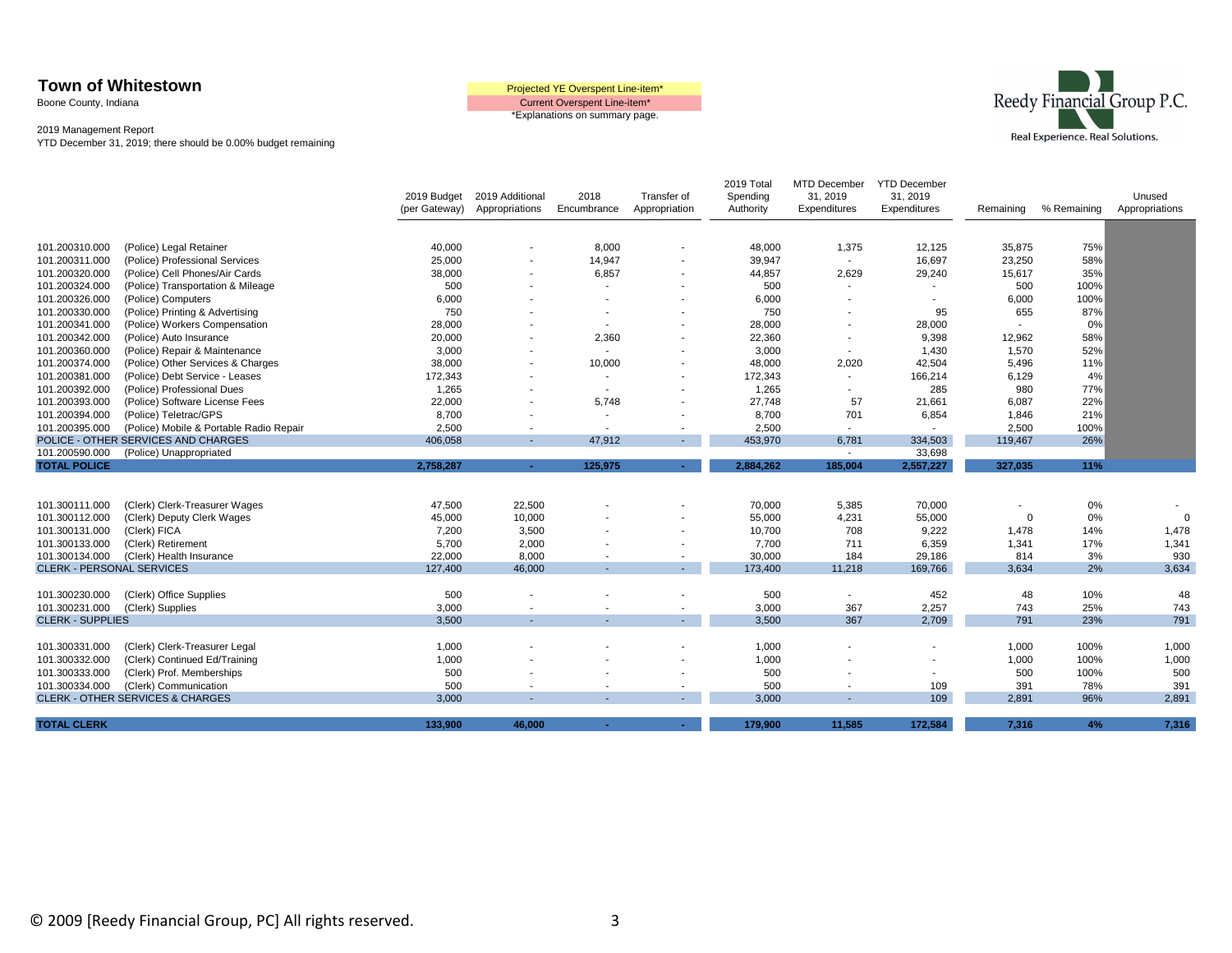Boone County, Indiana

Current Overspent Line-item\* \*Explanations on summary page.



2019 Management Report

YTD December 31, 2019; there should be 0.00% budget remaining

|                                    |                                              |                              |                                   |                          |                              | 2019 Total            | MTD December             | <b>YTD December</b><br>31, 2019 |           |             |                          |
|------------------------------------|----------------------------------------------|------------------------------|-----------------------------------|--------------------------|------------------------------|-----------------------|--------------------------|---------------------------------|-----------|-------------|--------------------------|
|                                    |                                              | 2019 Budget<br>(per Gateway) | 2019 Additional<br>Appropriations | 2018<br>Encumbrance      | Transfer of<br>Appropriation | Spending<br>Authority | 31, 2019<br>Expenditures | Expenditures                    | Remaining | % Remaining | Unused<br>Appropriations |
|                                    |                                              |                              |                                   |                          |                              |                       |                          |                                 |           |             |                          |
| 101.350120.000                     | (Planning) Planning Director                 | 70,000                       |                                   |                          |                              | 70,000                | 5,385                    | 69,385                          | 615       | 1%          | 615                      |
| 101.350123.000                     | (Planning) Assitant Planning Director        | 48,000                       |                                   |                          |                              | 48,000                | 731                      | 37,181                          | 10,819    | 23%         | 10,819                   |
| 101.350124.000                     | (Planning) WPC Members                       | 4,800                        |                                   |                          | 800                          | 5,600                 | 400                      | 5,400                           | 200       | 4%          | 200                      |
| 101.350130.000                     | (Planning) Unemployment                      | 5,000                        |                                   |                          | (800)                        | 4,200                 | $\sim$                   | 400                             | 3,800     | 90%         | 3,800                    |
| 101.350131.000                     | (Planning) FICA                              | 9,100                        |                                   |                          |                              | 9,100                 | 488                      | 8,289                           | 811       | 9%          | 811                      |
| 101.350132.000                     | (Planning) Retirement                        | 14,200                       |                                   |                          |                              | 14,200                | 1,077                    | 11,855                          | 2,345     | 17%         | 2,345                    |
| 101.350134.000                     | (Planning) Health Insurance                  | 22,603                       |                                   |                          |                              | 22,603                | 316                      | 20,813                          | 1,790     | 8%          | 1,790                    |
|                                    | PLANNING - PERSONAL SERVICES                 | 173,703                      |                                   |                          |                              | 173,703               | 8,396                    | 153,322                         | 20,381    | 12%         | 20,381                   |
|                                    |                                              |                              |                                   |                          |                              |                       |                          |                                 |           |             |                          |
| 101.350210.000                     | (Planning) Supplies                          | 5,000                        |                                   |                          |                              | 5,000                 | 48                       | 2,431                           | 2,569     | 51%         | 2,569                    |
| <b>PLANNING - SUPPLIES</b>         |                                              | 5,000                        |                                   |                          |                              | 5,000                 | 48                       | 2,431                           | 2,569     | 51%         | 2,569                    |
|                                    |                                              |                              |                                   |                          |                              |                       |                          |                                 |           |             |                          |
| 101.350311.000                     | (Planning) Professional Services - WPC Legal | 20,000                       |                                   | $\overline{\phantom{a}}$ | $\sim$                       | 20,000                | $\overline{\phantom{a}}$ | 18,502                          | 1,498     | 7%          | 1,498                    |
| 101.350315.000                     | (Planning) Professional Services - Legal     | 40,000                       |                                   | 40,000                   | (400)                        | 79,600                | 1,500                    | 46,000                          | 33,600    | 42%         | 33,600                   |
| 101.350322.000                     | (Planning) Transportation                    | 1,000                        |                                   | ٠                        | 400                          | 1,400                 | 85                       | 1,144                           | 256       | 18%         | 256                      |
| 101.350323.000                     | (Planning) Communication                     | 3,000                        |                                   | $\overline{\phantom{0}}$ |                              | 3,000                 | 53                       | 775                             | 2,225     | 74%         | 2,225                    |
| 101.350362.000                     | (Planning) Continued Education/ Training     | 2,000                        |                                   |                          |                              | 2,000                 | $\overline{\phantom{a}}$ | 1,127                           | 873       | 44%         | 873                      |
| 101.350374.000                     | (Planning) Other Services & Charges          | 4,000                        |                                   | $\overline{\phantom{a}}$ |                              | 4,000                 | $\overline{\phantom{a}}$ | 2,301                           | 1,699     | 42%         | 1,699                    |
|                                    | PLANNING - OTHER SERVICES & CHARGES          | 70,000                       |                                   | 40.000                   |                              | 110,000               | 1,638                    | 69,850                          | 40,150    | 37%         | 40,150                   |
|                                    |                                              |                              |                                   |                          |                              |                       |                          |                                 |           |             |                          |
| 101.350490.000                     | (Planning) Capital Outlay                    | 5,000                        |                                   | $\blacksquare$           | $\overline{\phantom{a}}$     | 5,000                 | $\overline{\phantom{a}}$ | 589                             | 4,411     | 88%         | 4,411                    |
| PLANNING - CAPITAL OUTLAYS         |                                              | 5.000                        |                                   |                          |                              | 5,000                 |                          | 589                             | 4,411     | 88%         | 4,411                    |
|                                    |                                              |                              |                                   |                          |                              |                       |                          |                                 |           |             |                          |
| <b>TOTAL PLANNING</b>              |                                              | 253,703                      | $\sim$                            | 40,000                   | $\sim$                       | 293,703               | 10,082                   | 226,192                         | 67,511    | 23%         | 67.511                   |
|                                    |                                              |                              |                                   |                          |                              |                       |                          |                                 |           |             |                          |
| 101.400111.000                     | (Public Relations) Director Wages            | 77,250                       |                                   |                          | $\sim$                       | 77,250                | 5,937                    | 77,175                          | 75        | 0%          | 75                       |
| 101.400112.000                     | (Public Relations) Assistant Director        | 60,000                       |                                   |                          | (2,000)                      | 58,000                | 4,385                    | 57,000                          | 1,000     | 2%          | 1,000                    |
| 101.400131.000                     | (Public Relations) FICA                      | 10,500                       |                                   |                          |                              | 10,500                | 743                      | 9,690                           | 810       | 8%          | 810                      |
| 101.400132.000                     | (Public Relations) Retirement                | 16,500                       |                                   |                          | 11,300                       | 27,800                | 1,734                    | 22,928                          | 4,872     | 18%         | 4,872                    |
| 101.400134.000                     | (Public Relations) Health Insurance          | 34,681                       |                                   |                          | $\sim$                       | 34,681                | 191                      | 34,039                          | 642       | 2%          | 735                      |
|                                    | PUBLIC RELATIONS - PERSONAL SERVICES         | 198,931                      |                                   |                          | 9,300                        | 208,231               | 12,989                   | 200,832                         | 7,399     | 4%          | 7,399                    |
|                                    |                                              |                              |                                   |                          |                              |                       |                          |                                 |           |             |                          |
| 101.400210.000                     | (Public Relations) Supplies                  | 12,000                       |                                   | $\overline{\phantom{a}}$ | (9,300)                      | 2,700                 | 122                      | 2,315                           | 385       | 14%         | 385                      |
| <b>PUBLIC RELATIONS - SUPPLIES</b> |                                              | 12.000                       |                                   | $\sim$                   | (9,300)                      | 2.700                 | 122                      | 2.315                           | 385       | 14%         | 385                      |
|                                    |                                              |                              |                                   |                          |                              |                       |                          |                                 |           |             |                          |
| 101.400310.000                     | (Public Relations) Professional Memberships  | 1,000                        |                                   |                          | 1,000                        | 2,000                 |                          | 1,955                           | 45        | 2%          | 45                       |
| 101.400311.000                     | (Public Relations) IT Services & Software    | 3,000                        |                                   | $\sim$                   | (1,000)                      | 2,000                 | $\overline{\phantom{a}}$ | 1,485                           | 515       | 26%         | 515                      |
|                                    | PUBLIC RELATIONS - OTHER SERVICES & CHARGES  | 4,000                        |                                   | $\mathbf{r}$             |                              | 4,000                 | $\sim$                   | 3,440                           | 560       | 14%         | 560                      |
| <b>TOTAL PUBLIC RELATIONS</b>      |                                              | 214.931                      |                                   |                          |                              | 214.931               | 13.111                   | 206,588                         | 8.343     | 4%          | 8.343                    |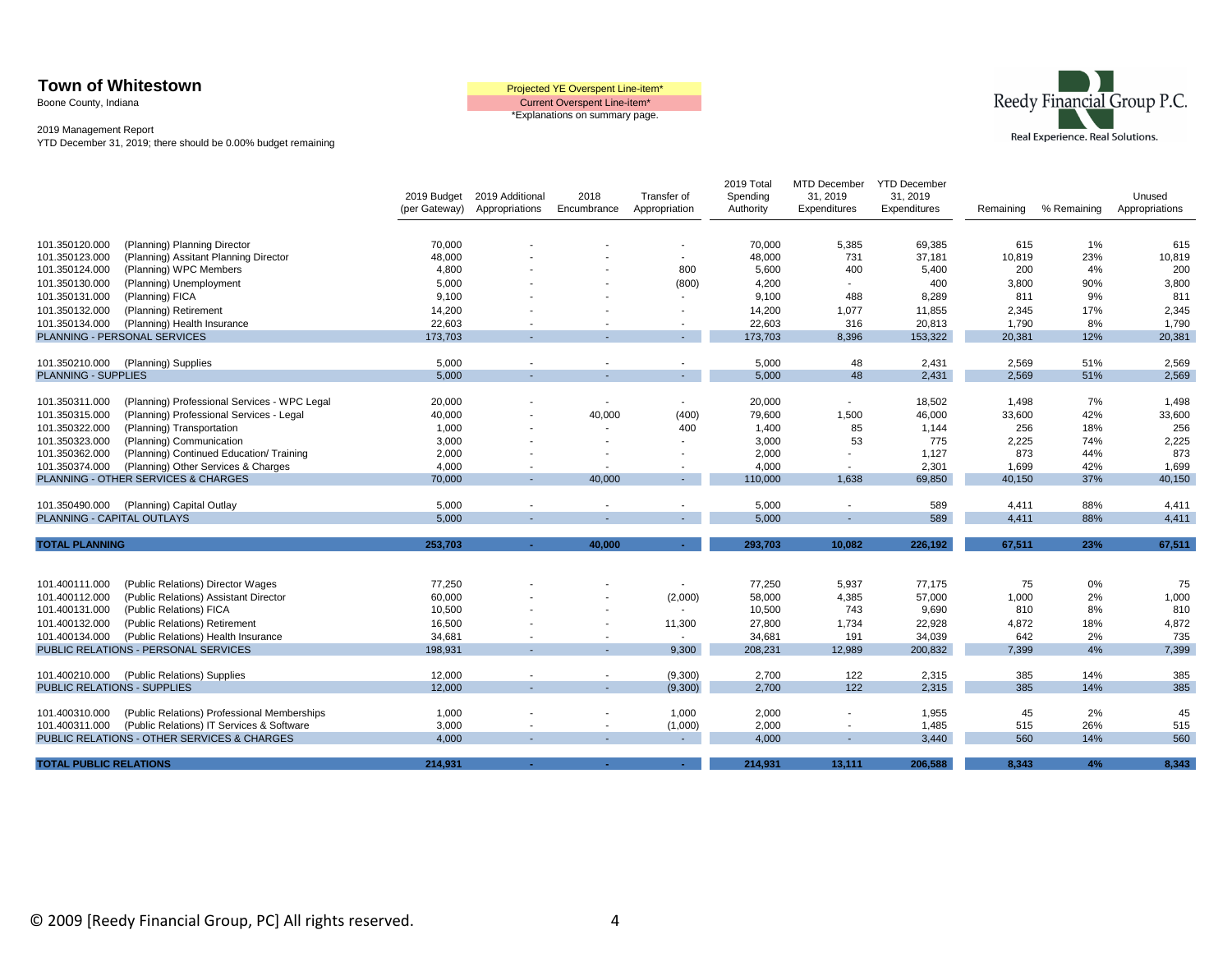Boone County, Indiana





|                                   |                                                |                              |                                   |                          |                                    | 2019 Total            | <b>MTD December</b>      | <b>YTD December</b>      |           |             |                          |
|-----------------------------------|------------------------------------------------|------------------------------|-----------------------------------|--------------------------|------------------------------------|-----------------------|--------------------------|--------------------------|-----------|-------------|--------------------------|
|                                   |                                                | 2019 Budget<br>(per Gateway) | 2019 Additional<br>Appropriations | 2018<br>Encumbrance      | Transfer of<br>Appropriation       | Spending<br>Authority | 31, 2019<br>Expenditures | 31, 2019<br>Expenditures | Remaining | % Remaining | Unused<br>Appropriations |
|                                   |                                                |                              |                                   |                          |                                    |                       |                          |                          |           |             |                          |
|                                   |                                                |                              |                                   |                          |                                    |                       |                          |                          |           |             |                          |
| 101.450110.000                    | (Building) Director                            | 75,000                       |                                   |                          | $\sim$                             | 75,000                | 5,769                    | 74,192                   | 808       | 1%          | 808                      |
| 101.450111.000                    | (Building) Inspectors (2)                      | 199,000                      |                                   |                          | (1,388)                            | 197,612               | 12,882                   | 158,356                  | 39,255    | 20%         | 39,255                   |
| 101.450112.000                    | (Building) Administrative Assistant            | 35,000                       |                                   |                          | 1,388                              | 36,388                | 2,121                    | 36,388                   |           | 0%          |                          |
| 101.450131.000                    | (Building) FICA                                | 24,000                       |                                   |                          | $\overline{a}$                     | 24,000                | 1,545                    | 20,101                   | 3,899     | 16%         | 3,899                    |
| 101.450132.000                    | (Building) Retirement                          | 37,100                       |                                   |                          |                                    | 37,100                | 2,851                    | 27,019                   | 10,081    | 27%         | 10,081                   |
| 101.450134.000                    | (Building) Health Insurance                    | 89,492                       |                                   |                          |                                    | 89,492                | 382                      | 48,890                   | 40,602    | 45%         | 40,602                   |
|                                   | <b>BUILDING - PERSONAL SERVICES</b>            | 459,592                      |                                   |                          |                                    | 459,592               | 25,550                   | 364,947                  | 94,645    | 21%         | 94,645                   |
| 101.450210.000                    | (Building) Supplies                            | 5,000                        |                                   |                          | $\blacksquare$                     | 5,000                 | 37                       | 1,779                    | 3,221     | 64%         | 3,221                    |
| <b>BUILDING - SUPPLIES</b>        |                                                | 5,000                        |                                   |                          |                                    | 5,000                 | 37                       | 1,779                    | 3,221     | 64%         | 3,221                    |
|                                   |                                                |                              |                                   |                          |                                    |                       |                          |                          |           |             |                          |
| 101.450310.000                    | (Building) Fuel                                | 5,000                        |                                   |                          |                                    | 5,000                 | 260                      | 3,793                    | 1,207     | 24%         | 1,207                    |
| 101.450311.000                    | (Building) Communication                       | 7,500                        |                                   |                          |                                    | 7,500                 | 240                      | 2,707                    | 4,793     | 64%         | 4,793                    |
| 101.450312.000                    | (Building) Continued Education/Training        | 5,000                        |                                   |                          |                                    | 5,000                 | $\sim$                   | 2,026                    | 2,974     | 59%         | 2,974                    |
| 101.450313.000                    | (Building) Other Services & Charges            | 10,000                       |                                   |                          | $\overline{\phantom{a}}$           | 10,000                | 754                      | 7,200                    | 2,800     | 28%         | 2,800                    |
|                                   | <b>BUILDING - OTHER SERVICES &amp; CHARGES</b> | 27,500                       |                                   |                          | $\sim$                             | 27,500                | 1,253                    | 15,726                   | 11,774    | 43%         | 11,774                   |
|                                   |                                                |                              |                                   |                          |                                    |                       |                          |                          |           |             |                          |
| 101.450410.000                    | (Building) Machinery, Equipment & Vehicles     | 5,000                        |                                   | $\sim$                   |                                    | 5,000                 | 4,022                    | 4,799                    | 201       | 4%          | 201                      |
| 101.450411.000                    | (Building) Other Capital Outlays               | 45,000                       |                                   | 1.485                    | $\overline{\phantom{a}}$           | 46,485                | 31,178                   | 46,485                   |           | 0%          | $\blacksquare$           |
| <b>BUILDING - CAPITAL OUTLAYS</b> |                                                | 50,000                       |                                   | 1,485                    | $\sim$                             | 51,485                | 35,200                   | 51,284                   | 201       | 0%          | 201                      |
| <b>TOTAL BUILDING</b>             |                                                | 542,092                      | ÷.                                | 1,485                    | $\sim$                             | 543,577               | 62,040                   | 433,737                  | 109,840   | 20%         | 109,840                  |
|                                   |                                                |                              |                                   |                          |                                    |                       |                          |                          |           |             |                          |
|                                   |                                                |                              |                                   |                          |                                    |                       |                          |                          |           |             |                          |
| 101.500130.000                    | (Fleet) Unemployment                           | 5,000                        |                                   |                          | (3,000)                            | 2,000                 | $\overline{\phantom{a}}$ |                          | 2,000     | 100%        | 2,000                    |
| 101.500131.000                    | (Fleet) FICA                                   | 3,000                        |                                   |                          | 3,000                              | 6,000                 | 239                      | 3,665                    | 2,335     | 39%         | 101                      |
| 101.500132.000                    | (Fleet) Retirement                             | 3.000                        |                                   |                          |                                    | 3,000                 |                          |                          | 3,000     | 100%        | 3,000                    |
| 101.500134.000                    | (Fleet) Health Insurance                       | 20,955                       |                                   | $\overline{\phantom{a}}$ | $\overline{\phantom{a}}$<br>$\sim$ | 20,955                | 75                       | 8,588                    | 12,367    | 59%         | 11,074                   |
| FLEET - PERSONAL SERVICES         |                                                | 31,955                       |                                   |                          |                                    | 31,955                | 314                      | 12,253                   | 19,702    | 62%         | 16,175                   |
| 101.500210.000                    | (Fleet) Supplies                               | 25,000                       |                                   |                          |                                    | 25,000                | 2,544                    | 21,760                   | 3,240     | 13%         | 3,240                    |
| <b>FLEET - SUPPLIES</b>           |                                                | 25,000                       |                                   |                          | $\blacksquare$                     | 25,000                | 2,544                    | 21,760                   | 3,240     | 13%         | 3,240                    |
|                                   |                                                |                              |                                   |                          |                                    |                       |                          |                          |           |             |                          |
| 101.500310.000                    | (Fleet) Fuel                                   | 3,000                        |                                   |                          |                                    | 3,000                 |                          | $\sim$                   | 3,000     | 100%        | 3,000                    |
| 101.500311.000                    | (Fleet) Equipment                              | 5,000                        |                                   |                          |                                    | 5,000                 | 404                      | 2,513                    | 2,487     | 50%         | 2,487                    |
|                                   |                                                |                              |                                   |                          |                                    |                       |                          |                          |           |             | 7,844                    |
| 101.500312.000                    | (Fleet) Repairs                                | 10,000                       |                                   |                          |                                    | 10,000                |                          | 2,156                    | 7,844     | 78%         |                          |
| 101.500313.000                    | (Fleet) Software                               | 5,000                        |                                   |                          |                                    | 5,000                 |                          | 3,348                    | 1,652     | 33%         | 1,652                    |
| 101.500314.000                    | (Fleet) Communication                          | 2,000                        |                                   |                          | $\overline{\phantom{a}}$           | 2,000                 |                          | $\sim$                   | 2,000     | 100%        | 2,000                    |
|                                   | FLEET - OTHER SERVICES & CHARGES               | 25,000                       |                                   |                          | $\sim$                             | 25,000                | 404                      | 8,017                    | 16,983    | 68%         | 16,983                   |
|                                   |                                                |                              |                                   |                          |                                    |                       |                          |                          |           |             |                          |
| 101.500410.000                    | (Fleet) Other Capital Outlays                  | 5,000                        |                                   | $\sim$                   | $\overline{\phantom{a}}$           | 5,000                 |                          | $\sim$                   | 5,000     | 100%        | 5,000                    |
| <b>FLEET - CAPITAL OUTLAYS</b>    |                                                | 5,000                        |                                   |                          | $\sim$                             | 5,000                 |                          |                          | 5,000     | 100%        | 5,000                    |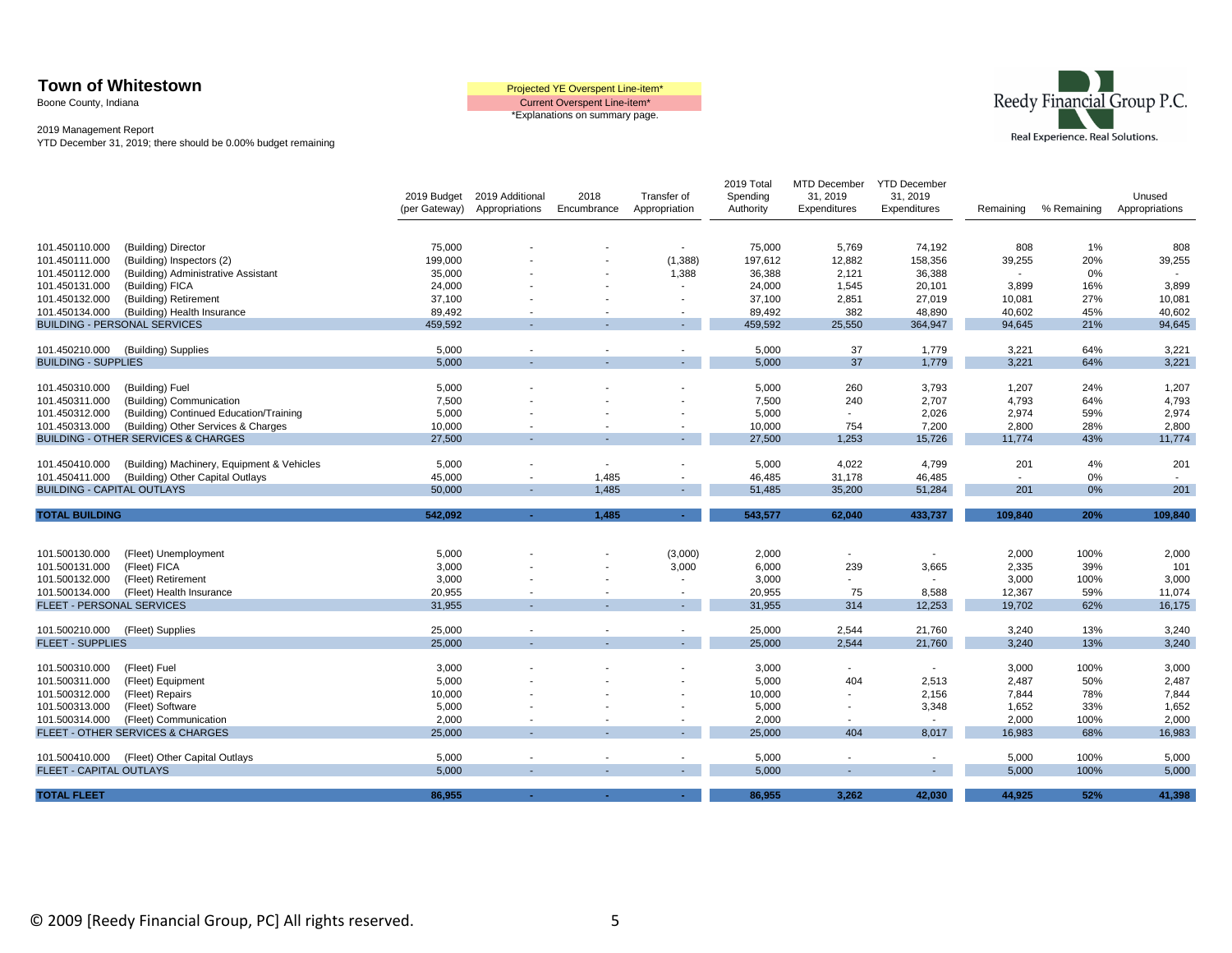Boone County, Indiana





|                                   |                                                            | 2019 Budget<br>(per Gateway) | 2019 Additional<br>Appropriations | 2018<br>Encumbrance | Transfer of<br>Appropriation | 2019 Total<br>Spending<br>Authority | <b>MTD December</b><br>31, 2019<br>Expenditures | <b>YTD December</b><br>31, 2019<br>Expenditures | Remaining | % Remaining | Unused<br>Appropriations |
|-----------------------------------|------------------------------------------------------------|------------------------------|-----------------------------------|---------------------|------------------------------|-------------------------------------|-------------------------------------------------|-------------------------------------------------|-----------|-------------|--------------------------|
|                                   |                                                            |                              |                                   |                     |                              |                                     |                                                 |                                                 |           |             |                          |
| 101.550110.000                    | (Facility Maint.) Superintendent                           | 55,000                       |                                   |                     |                              | 55,000                              | 4,038                                           | 52,266                                          | 2,734     | 5%          | 2,734                    |
| 101.550111.000                    | (Facility Maint.) Part Time/Seasonal (2)                   | 24,000                       |                                   |                     |                              | 24,000                              | $\blacksquare$                                  |                                                 | 24,000    | 100%        | 24,000                   |
| 101.550130.000                    | (Facility Maint.) Unemployment                             | 2,000                        |                                   |                     |                              | 2,000                               | $\overline{\phantom{a}}$                        | $\overline{\phantom{a}}$                        | 2,000     | 100%        | 2,000                    |
| 101.550131.000                    | (Facility Maint.) FICA                                     | 6,100                        |                                   |                     |                              | 6,100                               | 303                                             | 3,893                                           | 2,207     | 36%         | 2,181                    |
| 101.550132.000                    | (Facility Maint.) Retirement                               | 6,600                        |                                   |                     |                              | 6,600                               | 678                                             | 6,336                                           | 264       | 4%          | 361                      |
| 101.550134.000                    | (Facility Maint.) Health Insurance                         | 8,877                        | $\overline{\phantom{a}}$          |                     | $\overline{\phantom{a}}$     | 8,877                               | $\overline{\phantom{a}}$                        | 8,578                                           | 299       | 3%          | 299                      |
|                                   | FACILITY MAINTENANCE - PERSONAL SERVICES                   | 102,577                      | $\sim$                            | $\sim$              | $\sim 100$                   | 102,577                             | 5,020                                           | 71,073                                          | 31,504    | 31%         | 31,575                   |
|                                   |                                                            |                              |                                   |                     |                              |                                     |                                                 |                                                 |           |             |                          |
| 101.550210.000                    | (Facility Maint.) Supplies                                 | 25,000                       |                                   |                     | $\overline{\phantom{a}}$     | 25,000                              | 434                                             | 15,485                                          | 9,515     | 38%         | 9,515                    |
|                                   | <b>FACILITY MAINTENANCE - SUPPLIES</b>                     | 25,000                       | ۰.                                |                     | $\sim 100$                   | 25,000                              | 434                                             | 15,485                                          | 9,515     | 38%         | 9,515                    |
|                                   |                                                            |                              |                                   |                     |                              |                                     |                                                 |                                                 |           |             |                          |
| 101.550310.000                    | (Facility Maint.) Fuel                                     | 4,000                        |                                   |                     |                              | 4,000                               | 141                                             | 2,026                                           | 1,974     | 49%         | 1,974                    |
| 101.550311.000                    | (Facility Maint.) Equipment & Repairs                      | 7,500                        |                                   |                     |                              | 7,500                               | $\overline{\phantom{a}}$                        | 3,509                                           | 3,991     | 53%         | 3,991                    |
| 101.550312.000                    | (Facility Maint.) Contractual Services                     | 25,000                       |                                   |                     |                              | 25,000                              | 3,341                                           | 21,337                                          | 3,663     | 15%         | 3,663                    |
| 101.550313.000                    | (Facility Maint.) Communication                            | 2,500                        |                                   |                     | $\overline{\phantom{a}}$     | 2,500                               | 42                                              | 476                                             | 2.024     | 81%         | 2,024                    |
|                                   | <b>FACILITY MAINTENANCE - OTHER SERVICES &amp; CHARGES</b> | 39,000                       | ۰.                                | $\sim$              | $\sim 100$                   | 39,000                              | 3,524                                           | 27,348                                          | 11,652    | 30%         | 11,652                   |
|                                   |                                                            |                              |                                   |                     |                              |                                     |                                                 |                                                 |           |             |                          |
| 101.550410.000                    | (Facility Maint.) Capital Outlays                          | 5,000                        | $\blacksquare$                    |                     | $\overline{\phantom{a}}$     | 5,000                               | $\overline{\phantom{a}}$                        | 3,830                                           | 1,170     | 23%         | $\sim$                   |
|                                   | FACILITY MAINTENANCE - CAPTIAL OUTLAYS                     | 5,000                        |                                   |                     | $\sim$                       | 5,000                               | $\sim$                                          | 3,830                                           | 1,170     | 23%         | $\sim$                   |
|                                   |                                                            |                              |                                   |                     |                              |                                     |                                                 |                                                 |           |             |                          |
| <b>TOTAL FACILITY MAINTENANCE</b> |                                                            | 171,577                      | ٠                                 | $\sim$              | $\sim$                       | 171,577                             | 8,978                                           | 117,736                                         | 53,841    | 31%         | 52,742                   |
|                                   |                                                            |                              |                                   |                     |                              |                                     |                                                 |                                                 |           |             |                          |
| <b>101 - TOTAL GENERAL FUND</b>   |                                                            | 6,701,236                    | 1,573,155                         | 301,903             | $\sim$                       | 8,576,294                           | 449,394                                         | 6,740,062                                       | 1,836,232 | 21%         | 1,504,571                |
|                                   | <b>Budget Order</b>                                        | 6,701,236                    |                                   |                     |                              |                                     |                                                 |                                                 |           |             |                          |
|                                   | <b>Balanced Budget</b>                                     |                              |                                   |                     |                              |                                     |                                                 |                                                 |           |             |                          |
|                                   | <b>Additional Appropriation Order</b>                      | 1,573,155                    |                                   |                     |                              |                                     |                                                 |                                                 |           |             |                          |
| 101.009590.000                    | <b>Unappropriated Utility Reimbursement</b>                |                              |                                   |                     |                              |                                     | 19,850                                          | 421,261                                         |           |             |                          |
| 101.950590.000                    | Unappropriated                                             |                              |                                   |                     |                              |                                     |                                                 |                                                 |           |             |                          |
|                                   | TOTAL GENERAL FUND APPROPRIATED AND NON-APPROPRIATED       | 6,701,236                    | 1,573,155                         | 301,903             |                              | 8,576,294                           | 469,244                                         | 7,161,323                                       | 1,836,232 | 21%         | 1,504,571                |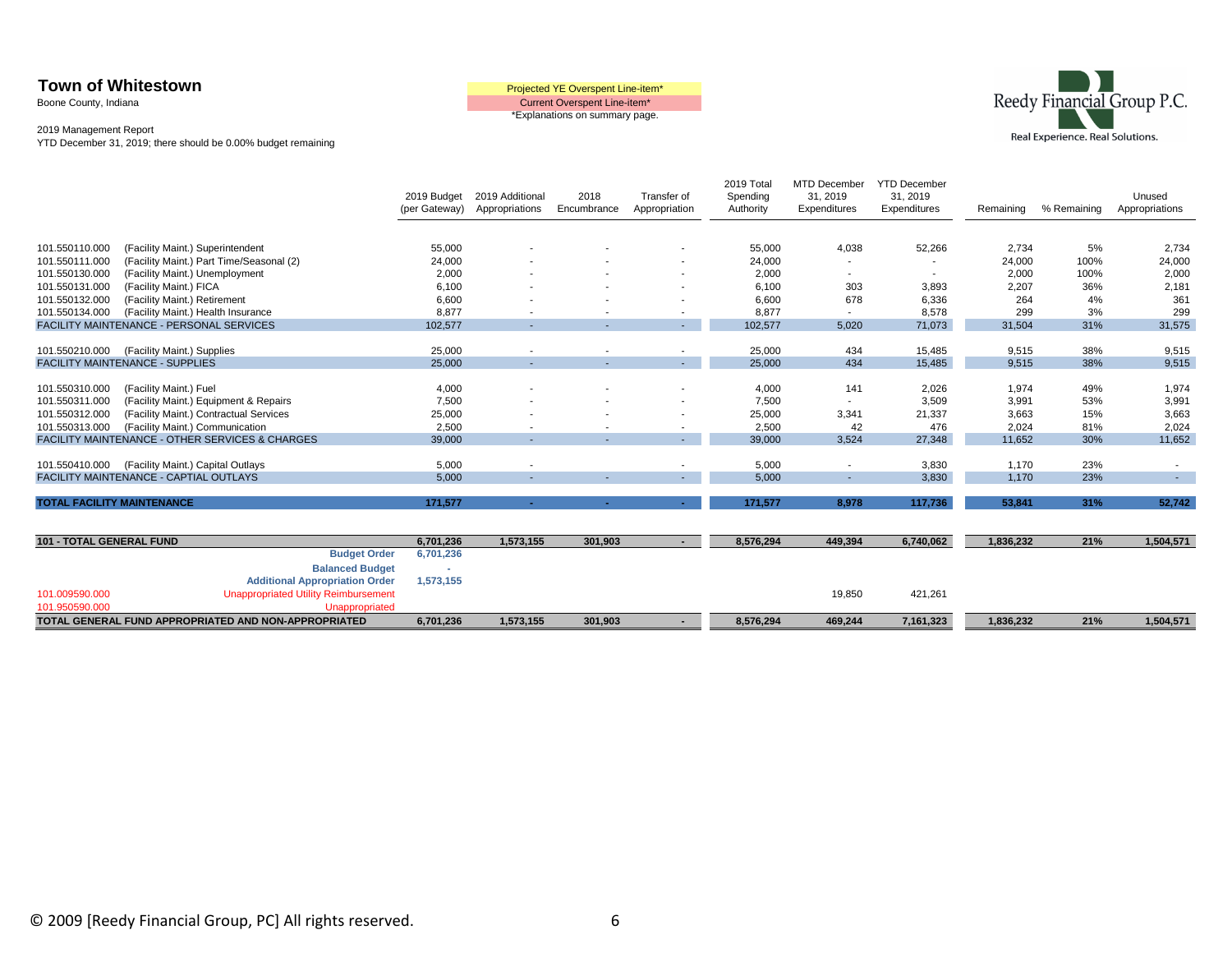Boone County, Indiana

Current Overspent Line-item\* \*Explanations on summary page.



|                                  |                                                  | 2019 Budget<br>(per Gateway) | 2019 Additional<br>Appropriations | 2018<br>Encumbrance      | Transfer of<br>Appropriation | 2019 Total<br>Spending<br>Authority | MTD December<br>31, 2019<br>Expenditures | <b>YTD December</b><br>31, 2019<br>Expenditures | Remaining        | % Remaining | Unused<br>Appropriations |
|----------------------------------|--------------------------------------------------|------------------------------|-----------------------------------|--------------------------|------------------------------|-------------------------------------|------------------------------------------|-------------------------------------------------|------------------|-------------|--------------------------|
|                                  |                                                  |                              |                                   |                          |                              |                                     |                                          |                                                 |                  |             |                          |
| 201.300114.000                   | (MVH) Laborer Wages                              | 263,000                      |                                   |                          | 6,167                        | 269,167                             | 18,826                                   | 269,167                                         | $\sim$           | 0%          |                          |
| 201.300115.000                   | (MVH) Street Superintendent                      | 62,000                       |                                   |                          | (6, 167)                     | 55,833                              | 4,754                                    | 42,681                                          | 13,153           | 24%         | 13,153                   |
| 201.300116.000                   | (MVH) Fleet Superintendent                       | 62,000                       |                                   |                          | $\overline{\phantom{a}}$     | 62,000                              | 4,615                                    | 57,461                                          | 4,539            | 7%          | 4,539                    |
| 201.300131.000<br>201.300134.000 | (MVH) FICA<br>(MVH) Health Insurance             | 46,500<br>82,224             |                                   |                          | $\overline{\phantom{a}}$     | 46,500<br>82,224                    | 1,840<br>581                             | 23,461                                          | 23,039<br>11,632 | 50%         | 23,039<br>11,632         |
| MVH - PERSONAL SERVICES          |                                                  | 515,724                      |                                   |                          | $\sim$                       | 515,724                             | 30,616                                   | 70,592<br>463,362                               | 52,362           | 14%<br>10%  | 52,362                   |
|                                  |                                                  |                              |                                   |                          |                              |                                     |                                          |                                                 |                  |             |                          |
| 201.300200.000                   | (MVH) Miscellaneous Supplies                     | 150,000                      |                                   |                          |                              | 150,000                             | 12,029                                   | 72,201                                          | 77,799           | 52%         | 77,799                   |
| 201.300242.000                   | (MVH) Repairs & Maintenance                      | 10,000                       |                                   |                          |                              | 10,000                              | 783                                      | 7,395                                           | 2,605            | 26%         | 2,605                    |
| 201.300260.000                   | (MVH) Salt                                       | 150,000                      |                                   |                          |                              | 150,000                             | $\sim$                                   | 73,484                                          | 76,516           | 51%         | 76,516                   |
| 201.300290.000                   | (MVH) Stone/Gravel                               | 40,000                       |                                   |                          | $\overline{a}$               | 40,000                              | 1,370                                    | 33,452                                          | 6,548            | 16%         | 6,548                    |
| <b>MVH - SUPPLIES</b>            |                                                  | 350,000                      |                                   |                          | ÷.                           | 350,000                             | 14,182                                   | 186,533                                         | 163,467          | 47%         | 163,467                  |
|                                  |                                                  |                              |                                   |                          |                              |                                     |                                          |                                                 |                  |             |                          |
| 201.300312.000                   | (MVH) Street Sweeping                            | 20,000                       | $\overline{\phantom{a}}$          |                          |                              | 20,000                              | 2,200                                    | 9,765                                           | 10,235           | 51%         | 10,235                   |
| 201.300313.000                   | (MVH) Contractual Services                       | 423,937                      | 176,063                           |                          |                              | 600,000                             | 390,317                                  | 473,554                                         | 126,446          | 21%         | 126,446                  |
| 201.300360.000                   | (MVH) Street Lights                              | 100,000                      | $\overline{\phantom{a}}$          | $\sim$                   | $\overline{\phantom{a}}$     | 100,000                             | 1,658                                    | 18,315                                          | 81,685           | 82%         | 81,685                   |
|                                  | MVH - OTHER SERVICES & CHARGES                   | 543,937                      | 176,063                           |                          | $\blacksquare$               | 720,000                             | 394,175                                  | 501,634                                         | 218,366          | 30%         | 218,366                  |
|                                  |                                                  |                              |                                   |                          |                              |                                     |                                          |                                                 |                  |             |                          |
| 201.300420.000                   | (MVH) Signage                                    | 30,000                       |                                   |                          |                              | 30,000                              | 2,052                                    | 8,813                                           | 21,187           | 71%         | 21,187                   |
| 201.300440.000                   | (MVH) Machinery & Equipment                      | 80,000                       | $\overline{\phantom{a}}$          |                          | 190,000                      | 270,000                             | 6,000                                    | 63,589                                          | 206,411          | 76%         | 206,411                  |
| 201.300450.000                   | (MVH) Transportation Plan & ADA                  | 40,000                       |                                   |                          |                              | 40,000                              | 26,780                                   | 28,280                                          | 11,720           | 29%         | 11,720                   |
| 201.300490.000                   | (MVH) Other Capital Outlays                      | $\sim$                       | 200,000                           | $\overline{\phantom{a}}$ | (190,000)                    | 10,000                              | $\sim$                                   |                                                 | 10,000           | 100%        | 10,000                   |
| <b>MVH - CAPITAL OUTLAYS</b>     |                                                  | 150,000                      | 200,000                           |                          | ÷.                           | 350,000                             | 34,832                                   | 100,681                                         | 249,319          | 71%         | 249,319                  |
|                                  |                                                  |                              |                                   |                          |                              |                                     |                                          |                                                 |                  |             |                          |
|                                  | 201 - TOTAL MVH FUND APPROPRIATED                | 1,559,661                    | 376,063                           |                          | $\sim$                       | 1,935,724                           | 473,805                                  | 1,252,210                                       | 683,514          | 35%         | 683,514                  |
|                                  | <b>Budget Order</b>                              | 1,559,661                    |                                   |                          |                              |                                     |                                          |                                                 |                  |             |                          |
|                                  | <b>Balanced Budget</b>                           |                              |                                   |                          |                              |                                     |                                          |                                                 |                  |             |                          |
|                                  | <b>Additional Appropriation Order</b>            | 376,063                      |                                   |                          |                              |                                     |                                          |                                                 |                  |             |                          |
| 201.950590.000                   | (MVH) Unappropriated                             |                              |                                   |                          |                              |                                     |                                          |                                                 |                  |             |                          |
|                                  | TOTAL MVH FUND APPROPRIATED AND NON-APPROPRIATED | 1,559,661                    | 376,063                           | $\blacksquare$           | $\sim$                       | 1,935,724                           | 473,805                                  | 1,252,210                                       | 683,514          | 35%         | 683,514                  |
|                                  |                                                  |                              |                                   |                          |                              |                                     |                                          |                                                 |                  |             |                          |
|                                  |                                                  |                              |                                   |                          |                              |                                     |                                          |                                                 |                  |             |                          |
| 202.000311.000                   | (LRS) Contractual Services                       | 100,000                      |                                   |                          | $\overline{\phantom{a}}$     | 100,000                             | $\overline{\phantom{a}}$                 | 74,293                                          | 25,707           | 26%         |                          |
|                                  | <b>LRS - OTHER SERVICES &amp; CHARGES</b>        | 100,000                      |                                   |                          | $\sim$                       | 100,000                             |                                          | 74,293                                          | 25,707           | 26%         |                          |
|                                  |                                                  |                              |                                   |                          |                              |                                     |                                          |                                                 |                  |             |                          |
|                                  | 202 - TOTAL LRS FUND APPROPRIATED                | 100,000                      | $\sim$                            |                          | $\sim$                       | 100,000                             | $\sim$                                   | 74,293                                          | 25,707           | 26%         | $\sim 100$               |
|                                  | <b>Budget Order</b>                              | 100,000                      |                                   |                          |                              |                                     |                                          |                                                 |                  |             |                          |
|                                  | <b>Balanced Budget</b>                           |                              |                                   |                          |                              |                                     |                                          |                                                 |                  |             |                          |
|                                  | <b>Additional Appropriation Order</b>            |                              |                                   |                          |                              |                                     |                                          |                                                 |                  |             |                          |
|                                  |                                                  |                              |                                   |                          |                              |                                     |                                          |                                                 |                  |             |                          |
| 203.300313.000                   | (MVH Restricted) Contractual Services            |                              |                                   |                          | 168,162                      | 168,162                             |                                          |                                                 | 168,162          | 0%          |                          |
|                                  | MVH RESTRICTED - OTHER SERVICES & CHARGES        |                              |                                   |                          | 168,162                      | 168,162                             |                                          |                                                 | 168,162          | 0%          |                          |
|                                  |                                                  |                              |                                   |                          |                              |                                     |                                          |                                                 |                  |             |                          |
|                                  | 203 - TOTAL MVH RESTRICTED FUND                  |                              | ٠                                 |                          | 168,162                      | 168,162                             |                                          |                                                 | 168,162          | 100%        |                          |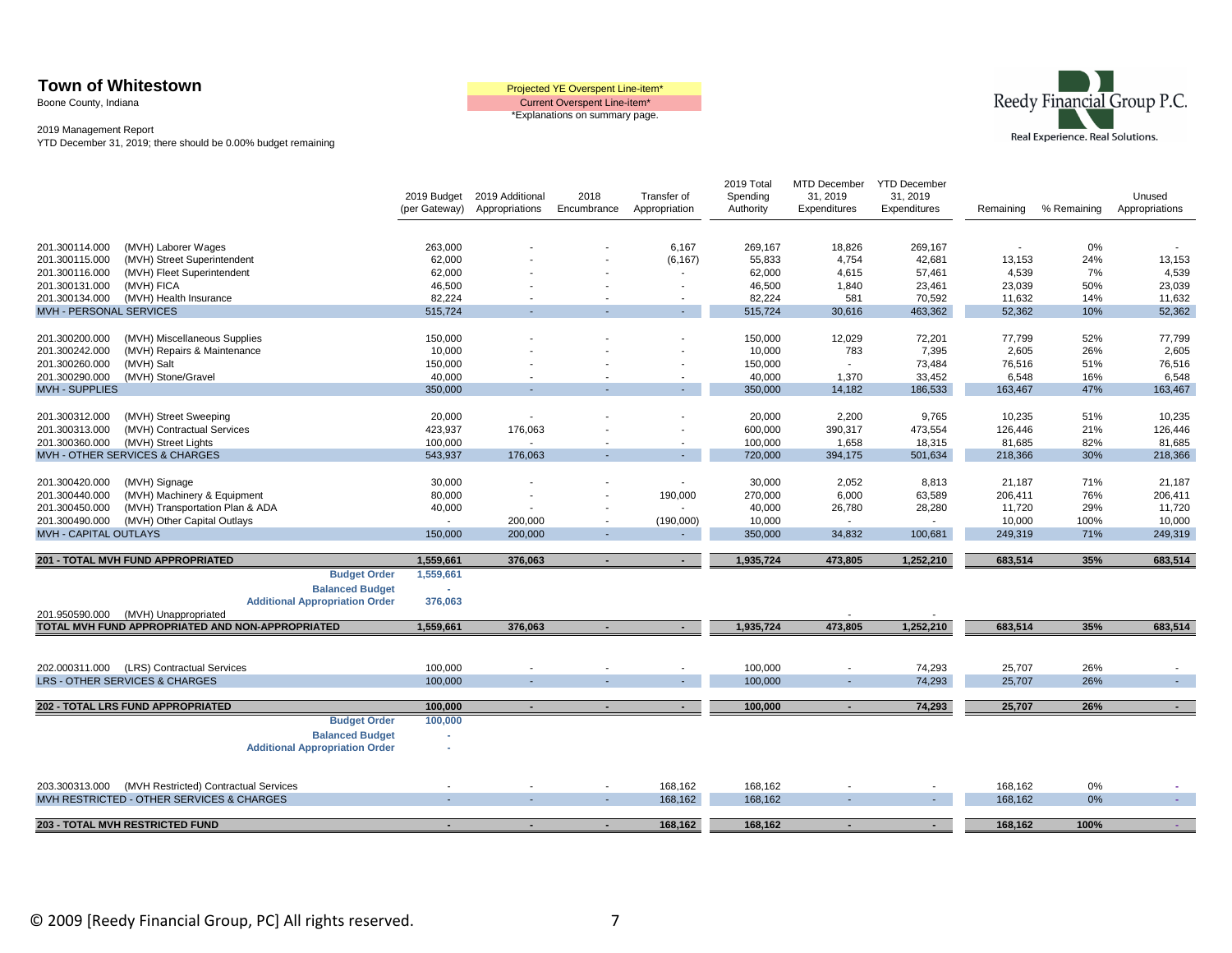Boone County, Indiana

Current Overspent Line-item\* \*Explanations on summary page.



2019 Management Report YTD December 31, 2019; there should be 0.00% budget remaining

|                           |                                             | 2019 Budget                        | 2019 Additional           | 2018                     | Transfer of              | 2019 Total<br>Spending | <b>MTD December</b><br>31, 2019    | <b>YTD December</b><br>31, 2019 |                 |             | Unused          |
|---------------------------|---------------------------------------------|------------------------------------|---------------------------|--------------------------|--------------------------|------------------------|------------------------------------|---------------------------------|-----------------|-------------|-----------------|
|                           |                                             | (per Gateway)                      | Appropriations            | Encumbrance              | Appropriation            | Authority              | Expenditures                       | Expenditures                    | Remaining       | % Remaining | Appropriations  |
| 204.500117.000            | (Parks) Parks & Recreation Director         | 80,000                             |                           |                          | 2,500                    | 82,500                 | 6,346                              | 82,500                          |                 | 0%          |                 |
| 204.500118.000            | (Parks) New Laborers (2)                    | 15,000                             |                           |                          | (502)                    | 14,498                 | $\sim$                             | 14,489                          | 9               | 0%          | 9               |
| 204.500119.000            | (Parks) Full-time Staff Wages               | 190,000                            |                           |                          | 6,243                    | 196,243                | 15,424                             | 191,410                         | 4,833           | 2%          | 4,833           |
| 204.500120.000            | (Parks) Part-time Staff Wages               | 5,000                              |                           | $\overline{\phantom{a}}$ | 502                      | 5,502                  | $\overline{\phantom{a}}$           | 5,502                           | $\sim$          | 0%          |                 |
| 204.500131.000            | (Parks) FICA                                | 24,000                             |                           |                          |                          | 24,000                 | 1,634                              | 22,414                          | 1,586           | 7%          | 1,586           |
| 204.500134.000            | (Parks) Health Insurance                    | 62,593                             |                           |                          | (7,000)                  | 55,593                 | 266                                | 45,345                          | 10,248          | 18%         | 10,248          |
| 204.500135.000            | (Parks) Worker's Comp                       | 5,000                              |                           |                          |                          | 5,000                  | $\overline{\phantom{a}}$           | 4,244                           | 756             | 15%         | 756             |
| 204.500136.000            | (Parks) Retirement                          | 37,000                             |                           |                          | (1,743)                  | 35,257                 | 2,651                              | 35,257                          |                 | 0%          |                 |
| PARKS - PERSONAL SERVICES |                                             | 418,593                            | ۰.                        | . .                      | $\sim$                   | 418,593                | 26,321                             | 401,161                         | 17,432          | 4%          | 17,432          |
| 204.500210.000            | (Parks) Supplies                            | 10,000                             |                           |                          |                          | 10,000                 | 535                                | 7,075                           | 2,925           | 29%         | 2,925           |
| 204.500211.000            | (Parks) Other Supplies                      | 5,000                              |                           |                          | $\overline{\phantom{a}}$ | 5,000                  | $\sim$                             | 1,313                           | 3,687           | 74%         | 3,687           |
| <b>PARKS - SUPPLIES</b>   |                                             | 15,000                             | $\sim$                    |                          | $\sim$                   | 15,000                 | 535                                | 8,387                           | 6,613           | 44%         | 6,613           |
|                           |                                             |                                    |                           |                          |                          |                        |                                    |                                 |                 |             |                 |
| 204.500311.000            | (Parks) Professional Services               | 60,000                             |                           |                          | 20,000                   | 80,000                 | 350                                | 71,515                          | 8,485           | 11%         |                 |
| 204.500312.000            | (Parks) Information Technology Services     | 15,000                             |                           | $\blacksquare$           | $\sim$                   | 15,000                 | 630                                | 14,249                          | 751             | 5%          | 751             |
| 204.500313.000            | (Parks) Continued Education/ Memberships    | 10,000                             |                           | $\sim$                   | (2,500)                  | 7,500                  | 1,869                              | 7,022                           | 478             | 6%          | 478             |
| 204.500314.000            | (Parks) Other Services & Charges            | 3,000                              |                           | 2,207                    |                          | 5,207                  | 698                                | 3,803                           | 1,404           | 27%         | 1,404           |
| 204.500315.000            | (Parks) Utilities                           | 20,000                             |                           | $\overline{\phantom{a}}$ | $\overline{\phantom{a}}$ | 20,000                 | 2,083                              | 11,332                          | 8,668           | 43%         | 8,668           |
| 204.500316.000            | (Parks) Fuel                                | 15,000                             |                           | ۰                        | (5,000)                  | 10,000                 | 452                                | 6,956                           | 3,044           | 30%         | 3,044           |
| 204.500360.000            | (Parks) Rentals                             | 5,000                              |                           |                          |                          | 5,000                  | $\sim$                             | 3,567                           | 1,433           | 29%         | 1,433           |
| 204.500361.000            | (Parks) Repair & Maintenance                | 25,000                             |                           |                          | (2,500)                  | 22,500                 | 60                                 | 19,825                          | 2,675           | 12%         |                 |
| 204.500370.000            | (Parks) Special Events                      | 20,000                             | $\overline{\phantom{a}}$  | 5,572                    | (10,000)                 | 15,572                 | $\sim$                             | 15,531                          | 41              | 0%          | $\sim$          |
|                           | <b>PARKS - OTHER SERVICES &amp; CHARGES</b> | 173,000                            | $\sim$                    | 7,779                    | $\sim$                   | 180,779                | 6,142                              | 153,801                         | 26,978          | 15%         | 15,777          |
| 204.500425.000            | (Parks) Infrastructure                      |                                    | 128,229                   |                          |                          |                        |                                    |                                 |                 |             |                 |
| 204.500430.000            | (Parks) Other Capital Outlays               | 121,771                            | 50,000                    |                          |                          | 250,000<br>50,000      | 60,463                             | 248,444                         | 1,556<br>50,000 | 1%<br>0%    | 1,556<br>50,000 |
| 204.500440.000            | (Parks) Machinery & Equipment               | $\overline{\phantom{a}}$<br>75,000 |                           |                          | $\blacksquare$           | 75,000                 | $\overline{\phantom{a}}$<br>$\sim$ | 58,922                          | 16,078          | 21%         | $\sim$          |
| PARKS - CAPITAL OUTLAYS   |                                             | 196,771                            | $\blacksquare$<br>178,229 |                          |                          | 375,000                | 60,463                             | 307,366                         | 67,634          | 18%         | 51,556          |
|                           |                                             |                                    |                           |                          | $\sim$                   |                        |                                    |                                 |                 |             |                 |
|                           | 204 - TOTAL PARKS FUND APPROPRIATED         | 803,364                            | 178,229                   | 7,779                    | $\sim$                   | 989,372                | 93,461                             | 870,715                         | 118,657         | 12%         | 91,377          |
|                           |                                             | <b>Budget Order</b><br>803,364     |                           |                          |                          |                        |                                    |                                 |                 |             |                 |
|                           |                                             | <b>Balanced Budget</b><br>٠        |                           |                          |                          |                        |                                    |                                 |                 |             |                 |
|                           |                                             |                                    |                           |                          |                          |                        |                                    |                                 |                 |             |                 |
|                           |                                             |                                    |                           |                          |                          |                        |                                    |                                 |                 |             |                 |

**401 (CCI) Improvements 10,000 - - - 10,000 -** - **10,000 100% 10,000 Budget Order 10,000**

**Balanced Budget** -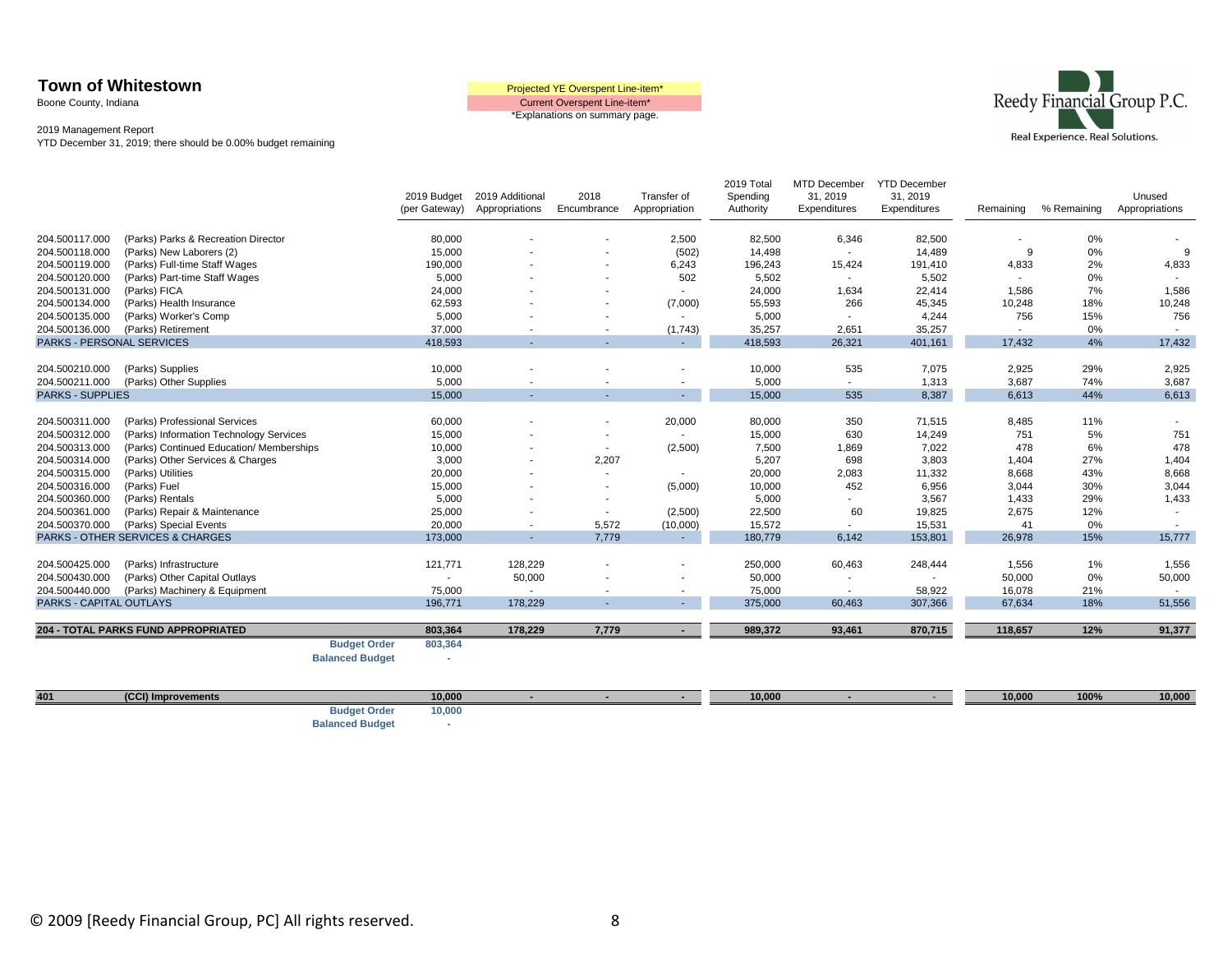| <b>Town of Whitestown</b> | Projected YE Overspent Line-item* |
|---------------------------|-----------------------------------|
| Boone County, Indiana     | Current Overspent Line-item*      |
|                           | *Explanations on summary page.    |

#### 2019 Management Report

YTD December 31, 2019; there should be 0.00% budget remaining

|     |                                                                           | 2019 Budget<br>(per Gateway) | 2019 Additional<br>Appropriations | 2018<br>Encumbrance | Transfer of<br>Appropriation | 2019 Total<br>Spending<br>Authority | MTD December<br>31, 2019<br>Expenditures | <b>YTD December</b><br>31, 2019<br>Expenditures | Remaining                  | % Remaining          | Unused<br>Appropriations   |
|-----|---------------------------------------------------------------------------|------------------------------|-----------------------------------|---------------------|------------------------------|-------------------------------------|------------------------------------------|-------------------------------------------------|----------------------------|----------------------|----------------------------|
|     | (CCD) 2010 Huntington Lease<br>(CCD) 2012 Huntington Lease<br>(CCD) Other | 52,677<br>28,663<br>18,660   |                                   |                     |                              | 52,677<br>28,663<br>18,660          |                                          |                                                 | 52,677<br>28,663<br>18,660 | 100%<br>100%<br>100% | 52,677<br>28,663<br>18,660 |
| 402 | (CCD) Improvements                                                        | 100,000                      |                                   |                     |                              | 100,000                             |                                          |                                                 | 100,000                    | 100%                 | 100,000                    |
|     | <b>Budget Order</b><br><b>Balanced Budget</b>                             | 100,000<br>٠                 |                                   |                     |                              |                                     |                                          |                                                 |                            |                      |                            |
| 233 | <b>Law Enforcement Continuing Education</b>                               | 5,000                        | $\sim$                            | $\blacksquare$      | $\sim 100$                   | 5,000                               | $\blacksquare$                           | $\sim$                                          | 5,000                      | 100%                 | 5,000                      |
| 245 | <b>Rainy Day Fund</b>                                                     | $\sim$                       | $\sim$                            | 2,930               | (2,930)                      | $\sim$                              | $\sim$                                   | $\overline{\phantom{a}}$                        |                            | 0%                   | $\sim 100$                 |
| 650 | <b>RDC Fund</b>                                                           | $\sim$                       | $\sim$                            | $\sim$              | $\sim$ 10 $\pm$              | $\sim$                              | $\sim$                                   | $\sim$                                          | $\sim$                     | 0%                   | $\sim$ 10 $\pm$            |
| 230 | Does not require appropriation<br><b>Police Deferral/ Other Services</b>  | $\sim$<br>15,000             | $\blacksquare$                    | $\blacksquare$      | $\sim$                       | 15,000                              | $123$                                    | 7,022                                           | 7,978                      | 53%                  | 7,978                      |
|     | <b>Additional Appropriation Order</b>                                     |                              |                                   |                     |                              |                                     |                                          |                                                 |                            |                      |                            |
| 217 | <b>Police Donation</b>                                                    | 500                          | $\sim$                            | $\sim$              |                              | 500                                 | 50                                       | 2,550                                           | $\sim$                     | 0%                   | $\sim$                     |
|     | Does not require appropriation                                            |                              |                                   |                     |                              |                                     |                                          |                                                 |                            |                      |                            |
| 231 | <b>Seized Assets</b>                                                      | 5,000                        | $\sim$                            |                     |                              | 5,000                               | $\blacksquare$                           | $\sim$                                          | 5,000                      | 100%                 | 5,000                      |
|     | <b>Additional Appropriation Order</b>                                     |                              |                                   |                     |                              |                                     |                                          |                                                 |                            |                      |                            |
| 211 | <b>Parks Non-reverting</b>                                                | $\sim$                       | 160,000                           |                     | $\sim$                       | 160,000                             | 2,614                                    | 134,246                                         | 25,754                     | 0%                   | 25,754                     |
| 273 | <b>Additional Appropriation Order</b><br><b>Human Relations</b>           | $\sim$                       | 4,150                             | $\blacksquare$      | $\sim$                       | 4,150                               | $\blacksquare$                           | 4,150                                           | $\sim$                     | 0%                   | $\sim 100$                 |
|     | <b>Additional Appropriation Order</b>                                     |                              |                                   |                     |                              |                                     |                                          |                                                 |                            |                      |                            |
| 275 | <b>Security Deposit Refund</b>                                            | $\sim$                       | $\sim$                            | $\blacksquare$      |                              | $\blacksquare$                      | 835                                      | 5,017                                           | ٠                          | 0%                   | $\sim 100$                 |
|     | Does not require appropriation                                            |                              |                                   |                     |                              |                                     |                                          |                                                 |                            |                      |                            |
| 403 | <b>Non-Reverting Parks</b>                                                | $\sim$                       | 150,000                           |                     |                              | 150,000                             | 18,300                                   | 138,153                                         | 11,847                     | 0%                   | 11,847                     |
| 454 | <b>Additional Appropriation Order</b><br><b>Park Impact Fee</b>           | 333.000                      | 200,000                           |                     | $\sim$                       | 533.000                             | п.                                       | 533,000                                         |                            | 0%                   | $\sim 10$                  |
|     |                                                                           |                              |                                   |                     |                              |                                     |                                          |                                                 |                            |                      |                            |
| 670 | <b>Revolving Fund</b>                                                     | п.                           |                                   |                     |                              | $\overline{\phantom{a}}$            |                                          |                                                 |                            | 0%                   |                            |
| 925 | Local Road & Bridge Matching Grant                                        | $\blacksquare$               | 260,858                           |                     | $\blacksquare$               | 260,858                             |                                          | 260,858                                         |                            | 0%                   | $\sim$                     |

Real Experience. Real Solutions.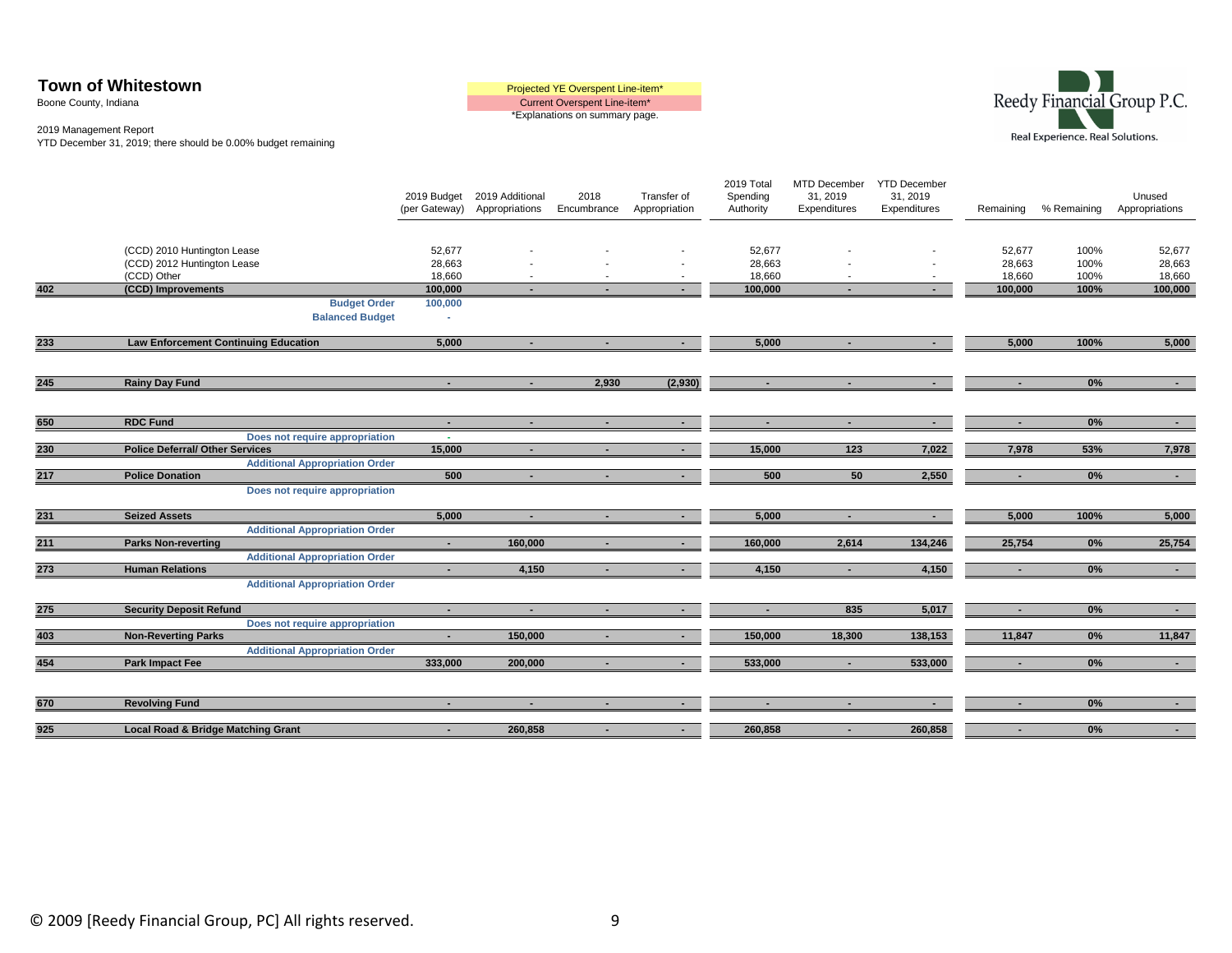Boone County, Indiana

Current Overspent Line-item\* \*Explanations on summary page.



|                                                 | TOTAL FIRE FUND APPROPRIATED/NON-APPROPRIATED                    |                        | 3,593,216          | 1,401,677       |                          |                  | 4,994,893            | 367,000                  | 4,584,636            | 410,257          | $8%$ \$     | 4,994,893      |
|-------------------------------------------------|------------------------------------------------------------------|------------------------|--------------------|-----------------|--------------------------|------------------|----------------------|--------------------------|----------------------|------------------|-------------|----------------|
| 187.362590.000                                  | Fire Unappropriated                                              | <b>Balanced Budget</b> |                    |                 |                          |                  |                      |                          |                      |                  |             |                |
|                                                 |                                                                  | <b>Budget Order</b>    | 3,593,216          |                 |                          |                  |                      |                          |                      |                  |             |                |
| <b>187 - TOTAL FIRE FUND</b>                    |                                                                  |                        | 3,593,216          | 1,401,677       | $\blacksquare$           | $\sim$ 100 $\mu$ | 4,994,893            | 367,000                  | 4,584,636            | 410,257          | 8%          |                |
|                                                 |                                                                  |                        |                    |                 |                          |                  |                      |                          |                      |                  |             |                |
| 187.362472.000<br><b>FIRE - CAPITAL OUTLAYS</b> | (Fire) Other Capital Outlays                                     |                        | 139,597<br>139,597 |                 |                          |                  | 139,597<br>139,597   | $\overline{\phantom{a}}$ | 62,659<br>62,659     | 76,938<br>76,938 | 55%<br>55%  |                |
|                                                 |                                                                  |                        |                    |                 |                          |                  |                      |                          |                      |                  |             |                |
|                                                 | <b>FIRE - OTHER SERVICES &amp; CHARGES</b>                       |                        | 475,642            | 500,000         |                          |                  | 975,642              | 42,658                   | 940,616              | 35,026           | 4%          |                |
| 187.362374.000                                  | (Fire) Other Services and Charges                                |                        | 66,500             |                 | $\overline{\phantom{a}}$ | (19,053)         | 47,447               | 16,632                   | 47,785               | (338)            | $-1%$       |                |
| 187.362373.000                                  | (Fire) Debt Service                                              |                        | 98,842             | 500,000         | ۰                        | 5,000            | 603,842              | $\overline{\phantom{a}}$ | 603,287              | 555              | 0%          |                |
| 187.362357.000                                  | (Fire) Physicals                                                 |                        | 35,000             |                 |                          | 4,500            | 39,500               | 8,225                    | 39,206               | 294              | 1%          |                |
| 187.362356.000                                  | (Fire) Tracking Software                                         |                        | 27,000             |                 |                          | (320)            | 26,680               | 1,083                    | 14,932               | 11,748           | 44%         |                |
| 187.362355.000                                  | (Fire) Training & Safety Materials                               |                        | 20,000             |                 |                          |                  | 20,000               | 1,488                    | 13,876               | 6,124            | 31%         |                |
| 187.362354.000                                  | (Fire) Utilities                                                 |                        | 72,000             |                 |                          |                  | 72,000               | 8,765                    | 68,062               | 3,938            | 5%          |                |
| 187.362342.000                                  | (Fire) P&C Insurance                                             |                        | 39,000             |                 |                          | 9,872            | 48,872               | $\sim$                   | 48,872               | $\sim$           | 0%          |                |
| 187.362341.000                                  | (Fire) Workman's Comp. Insurance                                 |                        | 61,300             |                 |                          |                  | 61,300               | 2,163                    | 56,929               | 4,371            | 7%          |                |
| 187.362330.000                                  | (Fire) Fuel                                                      |                        | 45,000             |                 |                          |                  | 45,000               | 3,836                    | 41,831               | 3,169            | 7%          |                |
| 187.362324.000                                  | (Fire) Communication                                             |                        | 11,000             |                 |                          |                  | 11,000               | 467                      | 5,834                | 5,166            | 47%         |                |
|                                                 |                                                                  |                        |                    |                 |                          |                  |                      |                          |                      |                  |             |                |
| <b>FIRE - SUPPLIES</b>                          |                                                                  |                        | 210,000            |                 |                          |                  | 210,000              | 3,409                    | 204,078              | 5,922            | 3%          |                |
| 187.362238.000                                  | (Fire) Personal Protective Equipment                             |                        | 75,000             |                 | $\overline{\phantom{a}}$ | 21,259           | 96,259               | 190                      | 95,910               | 349              | 0%          |                |
| 187.362236.000                                  | (Fire) Uniforms                                                  |                        | 30,000             |                 | ٠                        | (1,900)          | 28,100               | $\sim$                   | 25,893               | 2,207            | 8%          |                |
| 187.362233.000                                  | (Fire) EMS Supplies                                              |                        | 10,000             |                 |                          | (4,000)          | 6,000                | $\sim$                   | 1,675                | 4,325            | 72%         |                |
| 187.362232.000                                  | (Fire) Apparatus Maintenance                                     |                        | 35,000             |                 |                          | 741              | 35,741               | 2,199                    | 35,741               | $\sim$           | 0%          |                |
| 187.362231.000                                  | (Fire) Supplies                                                  |                        | 60,000             |                 |                          | (16, 100)        | 43,900               | 1,020                    | 44,859               | (959)            | $-2%$       |                |
|                                                 |                                                                  |                        |                    |                 |                          |                  |                      |                          |                      |                  |             |                |
| FIRE - PERSONAL SERVICES                        |                                                                  |                        | 2,767,977          | 901,677         |                          | $\sim$           | 3,669,654            | 320,933                  | 3,377,282            | 292,372          | 8%          |                |
| 187.362139.000                                  | (Fire) Stack Pays                                                |                        | 12,000             |                 |                          | $\sim$           | 12,000               | $\sim$                   |                      | 12,000           | 100%        |                |
| 187.362137.000                                  | (Fire) Holidays                                                  |                        | 10,000             |                 |                          | 1,100            | 11,100               | $\overline{\phantom{a}}$ | 11,100               |                  | 0%          |                |
| 187.362134.000                                  | (Fire) Health Insurance                                          |                        | 719,000            |                 |                          | (1, 100)         | 717,900              | 4,150                    | 523,336              | 194,564          | 27%         |                |
| 187.362133.000                                  | (Fire) Ride Out Pay                                              |                        | 26,000             |                 |                          |                  | 26,000               | 1,304                    | 16,900               | 9,101            | 35%         |                |
| 187.362132.000                                  | (Fire) PERF                                                      |                        | 465,887            |                 |                          |                  | 465,887              | 52,011                   | 442,231              | 23,656           | 5%          |                |
| 187.362131.000                                  | (Fire) FICA                                                      |                        | 176,972            |                 |                          |                  | 176,972              | 18,748                   | 170,451              | 6,521            | 4%          |                |
| 187.362118.000<br>187.362121.000                | (Fire) Fire Marshall/Division Chief<br>(Fire) Shift FF Full Time |                        | 143,000<br>972,363 | 901,677         |                          |                  | 143,000<br>1,874,040 | 19,923<br>218,333        | 143,000<br>1,866,116 | 7,924            | 0%          |                |
| 187.362116.000                                  | (Fire) Deputy Chief - FT                                         |                        | 64,700             |                 |                          |                  | 64,700               |                          | 52,308               | 12,392           | 19%<br>0%   |                |
| 187.362114.000                                  | (Fire) Overtime                                                  |                        | 85,000             |                 |                          | (876)            | 84,124               | 4,217                    | 57,910               | 26,215           | 31%         |                |
| 187.362111.000                                  | (Fire) Fire Chief Wages                                          |                        | 93,055             |                 |                          | 876              | 93,931               | 2,247                    | 93,931               |                  | 0%          |                |
|                                                 |                                                                  |                        |                    |                 |                          |                  |                      |                          |                      |                  |             |                |
|                                                 |                                                                  |                        |                    |                 |                          |                  |                      |                          |                      |                  |             |                |
|                                                 |                                                                  |                        | (per Gateway)      | Appropriations  | Encumbrance              | Appropriation    | Authority            | Expenditures             | Expenditures         | Remaining        | % Remaining | Appropriations |
|                                                 |                                                                  |                        | 2019 Budget        | 2019 Additional | 2018                     | Transfer of      | Spending             | 31, 2019                 | 31, 2019             |                  |             | Unused         |
|                                                 |                                                                  |                        |                    |                 |                          |                  | 2019 Total           | MTD December             | <b>YTD December</b>  |                  |             |                |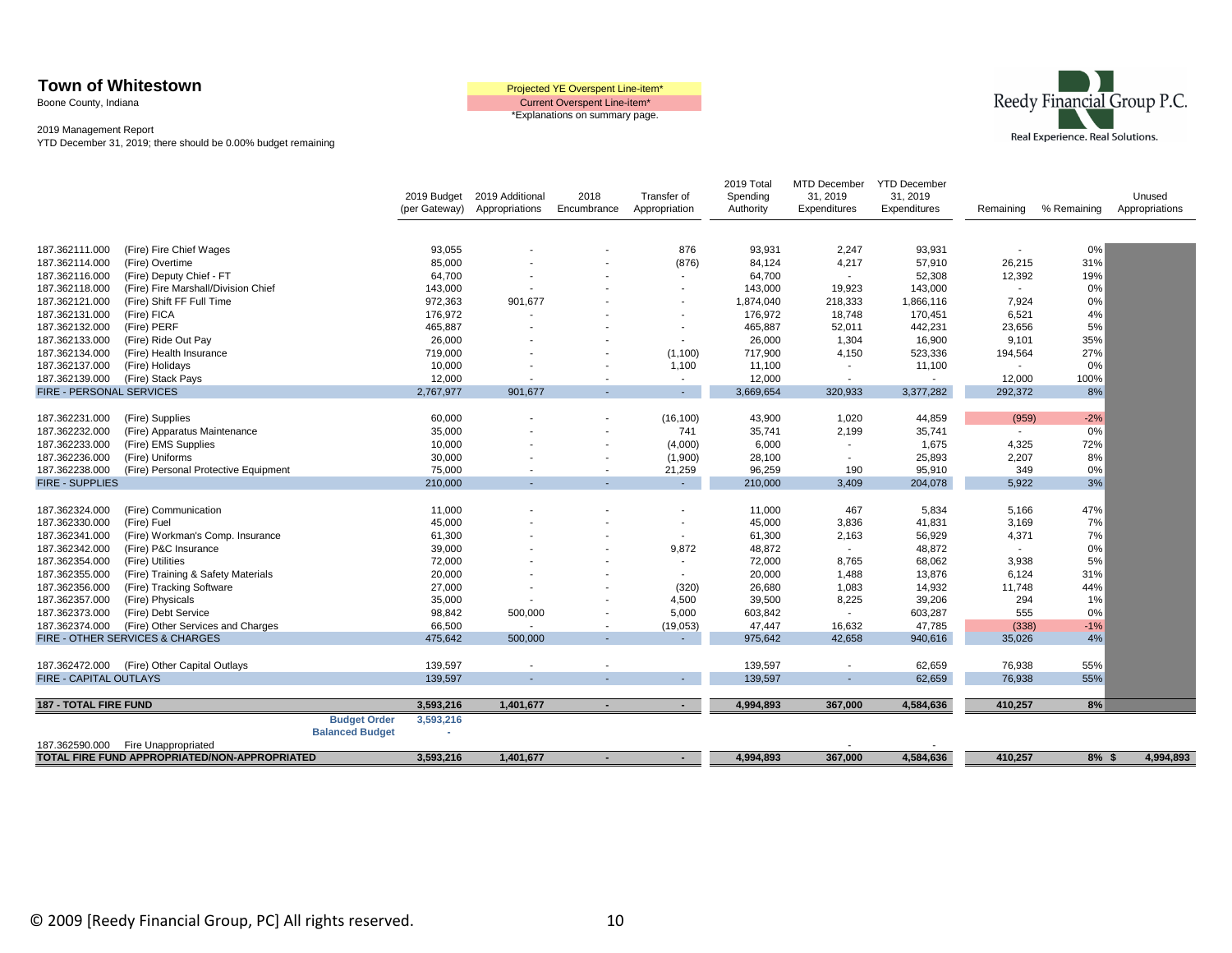Boone County, Indiana





|                                  |                                                                     |                     | 2019 Budget<br>(per Gateway) | 2019 Additional<br>Appropriations | 2018<br>Encumbrance | Transfer of<br>Appropriation | 2019 Total<br>Spending<br>Authority | MTD December<br>31, 2019<br>Expenditures | <b>YTD December</b><br>31, 2019<br>Expenditures | Remaining                | % Remaining | Unused<br>Appropriations |
|----------------------------------|---------------------------------------------------------------------|---------------------|------------------------------|-----------------------------------|---------------------|------------------------------|-------------------------------------|------------------------------------------|-------------------------------------------------|--------------------------|-------------|--------------------------|
| 318                              | FIRE LEASE RENTAL PAYMENT                                           |                     | 147,800                      | $\blacksquare$                    |                     |                              | 147,800                             | $\sim$                                   | 144,000                                         | 3,800                    | $3%$ \$     | 3,800                    |
|                                  |                                                                     | <b>Budget Order</b> | 147,800                      |                                   |                     |                              |                                     |                                          |                                                 |                          |             |                          |
|                                  |                                                                     |                     |                              |                                   |                     |                              |                                     |                                          |                                                 |                          |             |                          |
| 351.000101.000                   | (Debt Service) Principal                                            |                     | 500,000                      |                                   | 250,000             |                              | 750,000                             |                                          | 750,000                                         |                          | 0%          |                          |
| 351.000102.000<br>351.001103.000 | (Debt Service) Interest                                             |                     | 17,700                       | ۰.                                | 12,600              |                              | 30,300                              |                                          | 30,300<br>$\sim$                                |                          | 0%          | $\overline{\phantom{a}}$ |
|                                  | (Debt Service) Paying Agent<br>SPECIAL PROJECT GO BOND DEBT SERVICE |                     | 517,700                      | $\sim$                            | 262,600             | $\sim$                       | 780,300                             | $\sim$                                   | 780,300                                         |                          | 0%<br>0%    | $\sim$                   |
|                                  |                                                                     | Budget Order \$     | 517,700                      |                                   |                     |                              |                                     |                                          |                                                 |                          |             |                          |
| 625.000233.000                   | (EMS) Supplies & Equipment                                          |                     | $\sim$                       | 30,000                            |                     |                              | 30,000                              | 2,238                                    | 24,712                                          | 5,288                    | 18%         | 5,288                    |
| <b>TOTAL EMS - SUPPLIES</b>      |                                                                     |                     |                              | 30,000                            |                     | $\blacksquare$               | 30,000                              | 2,238                                    | 24,712                                          | 5,288                    | 18%         | 5,288                    |
|                                  |                                                                     |                     |                              |                                   |                     |                              |                                     |                                          |                                                 |                          |             |                          |
| 625.000100.000                   | (EMS) Other Services and Charges                                    |                     |                              | 20,000                            |                     |                              | 20,000                              | 538                                      | 11,899                                          | 8,101                    | 41%         | 8,101                    |
| 625.000355.000                   | (EMS) Training                                                      |                     |                              | 10.000                            |                     |                              | 10.000                              | $\blacksquare$                           | 7.450                                           | 2,550                    | 26%         | 2,550                    |
|                                  | TOTAL EMS - OTHER SERVICES AND CHARGES                              |                     |                              | 30,000                            |                     |                              | 30,000                              | 538                                      | 19,349                                          | 10,651                   | 36%         | 10,651                   |
| 625.000472.000                   | (EMS) Capital Outlays                                               |                     |                              | 60,000                            |                     |                              | 60,000                              |                                          | 45,351                                          | 14,649                   | 24%         | $\overline{\phantom{a}}$ |
|                                  | <b>TOTAL EMS - CAPITAL OUTLAYS</b>                                  |                     |                              | 60,000                            |                     | $\overline{\phantom{a}}$     | 60,000                              |                                          | 45,351                                          | 14,649                   | 24%         | $\sim$                   |
| 625.950530.000                   | (EMS) Unappropriated                                                |                     |                              |                                   |                     |                              |                                     |                                          |                                                 |                          |             |                          |
| <b>TOTAL EMS</b>                 |                                                                     |                     |                              | 120,000                           |                     | $\blacksquare$               | 120,000                             | 2,776                                    | 89,412                                          | 30,588                   | 25%         | 15,939                   |
|                                  |                                                                     |                     |                              |                                   |                     |                              |                                     |                                          |                                                 |                          |             |                          |
|                                  |                                                                     |                     |                              |                                   |                     |                              |                                     |                                          |                                                 |                          |             |                          |
| 249.200111.000                   | (LIT PS - Police) Police Chief Wages                                |                     |                              |                                   |                     |                              |                                     |                                          |                                                 |                          | 0%          |                          |
| 249.200112.000                   | (LIT PS - Police) Full Time Wages                                   |                     | $\sim$                       |                                   | 7,352               | $\overline{\phantom{a}}$     | 7,352                               |                                          | 7,352                                           | $\overline{\phantom{a}}$ | 0%          |                          |
| 249.200114.000                   | (LIT PS - Police) Civilian Wages                                    |                     | 53,000                       |                                   |                     | 750                          | 53,750                              |                                          | 53,750                                          |                          | 0%          |                          |
| 249.200115.000<br>249.200116.000 | (LIT PS - Police) Comp Pay<br>(LIT PS - Police) Police Overtime     |                     | 10,000<br>5,000              |                                   |                     | $\overline{\phantom{a}}$     | 10,000<br>5,000                     |                                          | 8,844<br>$\sim$                                 | 1,156<br>5,000           | 12%<br>100% |                          |
| 249.200117.000                   | (LIT PS - Police) Special Pays                                      |                     | 47,000                       |                                   |                     | 2,146                        | 49,146                              |                                          | 49,146                                          |                          | 0%          |                          |
| 249.200131.000                   | (LIT PS - Police) FICA                                              |                     | 50,000                       |                                   |                     | 18,339                       | 68,339                              | 10,853                                   | 68,339                                          |                          | 0%          |                          |
| 249.200132.000                   | (LIT PS - Police) Police Pension                                    |                     | 145,000                      |                                   |                     | (2,896)                      | 142,104                             | 5,372                                    | 142,104                                         |                          | 0%          |                          |
| 249.200133.000                   | (LIT PS - Police) Longevity Pay                                     |                     | 5,500                        |                                   |                     |                              | 5,500                               |                                          | 5,382                                           | 118                      | 2%          |                          |
| 249.200134.000                   | (LIT PS - Police) Health Insurance                                  |                     | 315,740                      |                                   |                     | (15,000)                     | 300,740                             | 2,344                                    | 245,850                                         | 54,890                   | 18%         |                          |
| 249.200135.000                   | (LIT PS - Police) Shift Differential                                |                     | 10,000                       |                                   |                     | (3,339)                      | 6,661                               | 1,331                                    | 3,681                                           | 2,980                    | 45%         |                          |
| 249.200137.000                   | (LIT PS - Police) Civilian PERF                                     |                     | 21,800                       |                                   |                     | $\sim$                       | 21,800                              | $\sim$                                   | 20,375                                          | 1,425                    | 7%          |                          |
| 249.362111.000                   | (LIT PS - Fire) Fire Chief's Wages                                  |                     | 8,945                        |                                   |                     |                              | 8,945                               | 1,483                                    | 8,945                                           |                          | 0%          |                          |
| 249.362113.000                   | (LIT PS - Fire) Part-time FF                                        |                     | 28,800                       |                                   |                     | 22,348                       | 51,148                              | $\sim$                                   | 51,148                                          |                          | 0%          |                          |
| 249.362114.000                   | (LIT PS - Fire) Overtime                                            |                     | 25,000                       |                                   |                     | (22, 348)                    | 2,652                               | $\overline{\phantom{a}}$                 | 2.652                                           |                          | 0%          |                          |
| 249.362116.000                   | (LIT PS - Fire) Deputy Chief - FT                                   |                     | 121,000                      |                                   |                     |                              | 121,000                             | 6,923                                    | 120,769                                         | 231                      | 0%          |                          |
| 249.362118.000                   | (LIT PS - Fire) FM/Division Chief                                   |                     | 25,000                       |                                   |                     | $\overline{\phantom{a}}$     | 25,000                              |                                          | 24,615                                          | 385                      | 2%          |                          |
| 249.362121.000                   | (LIT PS - Fire) Shift FF Full Time                                  |                     | 346,340                      |                                   |                     |                              | 346,340                             |                                          | 346,340                                         |                          | 0%          |                          |
| 249.362131.000                   | (LIT PS - Fire) FICA                                                |                     | 42,115                       |                                   |                     |                              | 42,115                              |                                          | 35,466                                          | 6,649                    | 16%         |                          |
| 249.362132.000                   | (LIT PS - Fire) PERF                                                |                     | 43,517                       |                                   |                     |                              | 43,517                              |                                          | 42,052                                          | 1,465                    | 3%<br>0%    |                          |
| 249.362134.000<br>249.362137.000 | (LIT PS - Fire) Health Insurance<br>(LIT PS - Fire) - Holidays      |                     | 80,000<br>1,000              |                                   |                     |                              | 80,000<br>1,000                     |                                          | 80,000<br>1,000                                 |                          | 0%          |                          |
|                                  | LIT PUBLIC SAFETY - PERSONAL SERVICES                               |                     | 1,384,757                    |                                   | 7,352               | ۰                            | 1,392,109                           | 28,307                                   | 1,317,809                                       | 74,300                   | 5%          |                          |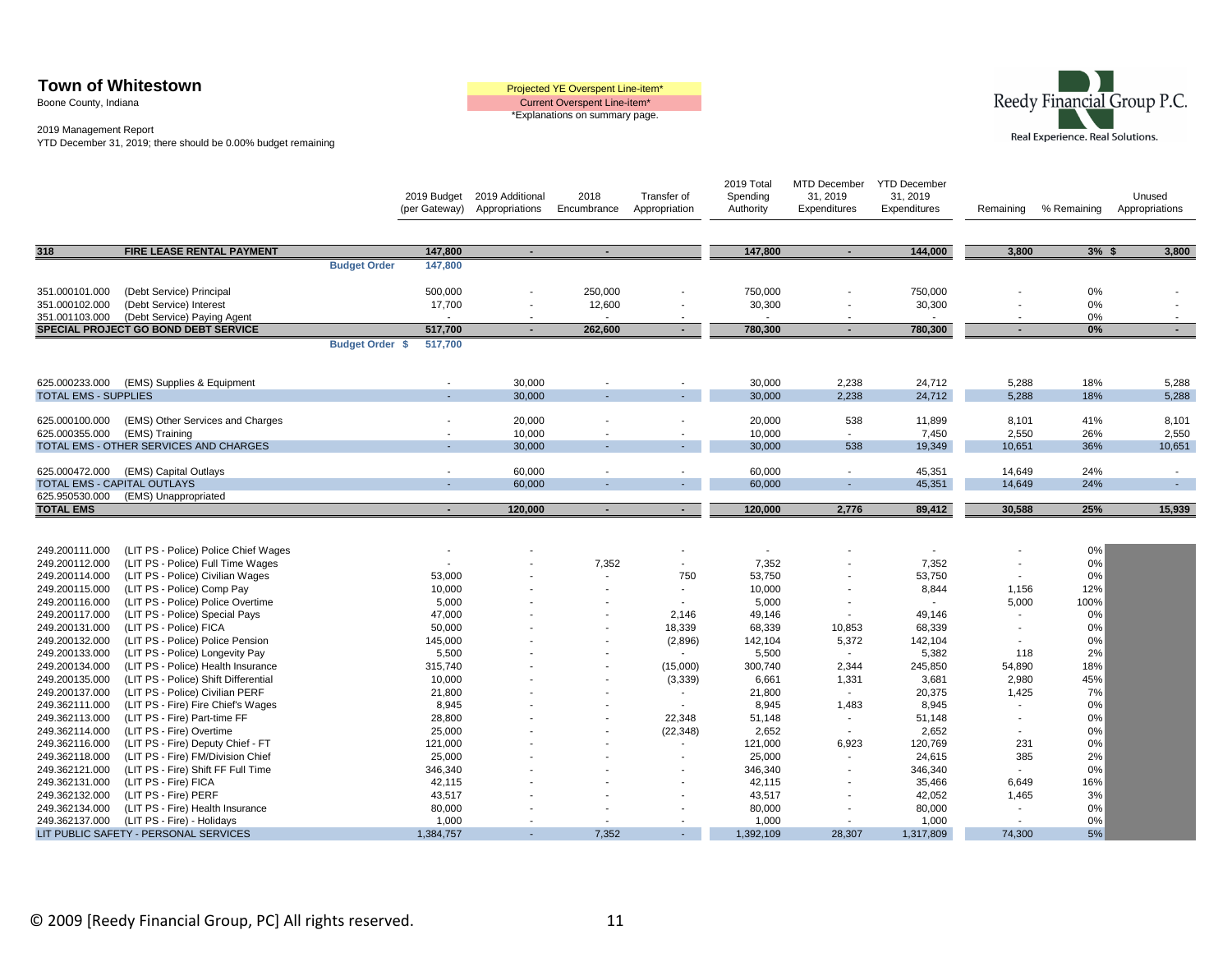Boone County, Indiana

Current Overspent Line-item\* \*Explanations on summary page.



|                              |                                            | 2019 Budget<br>(per Gateway) | 2019 Additional<br>Appropriations | 2018<br>Encumbrance      | Transfer of<br>Appropriation | 2019 Total<br>Spending<br>Authority | MTD December<br>31, 2019<br>Expenditures | <b>YTD December</b><br>31, 2019<br>Expenditures | Remaining      | % Remaining | Unused<br>Appropriations |
|------------------------------|--------------------------------------------|------------------------------|-----------------------------------|--------------------------|------------------------------|-------------------------------------|------------------------------------------|-------------------------------------------------|----------------|-------------|--------------------------|
|                              |                                            |                              |                                   |                          |                              |                                     |                                          |                                                 |                |             |                          |
| 249.200231.000               | (LIT PS - Police) Operating Supplies       | 20,000                       |                                   |                          | $\overline{\phantom{a}}$     | 20,000                              | $\sim$                                   | 14,673                                          | 5,327          | 27%         |                          |
| 249.200232.000               | (LIT PS - Police) Fuel                     | 40,000                       |                                   |                          | 1,627                        | 41,627                              | 5,874                                    | 41,627                                          | $\blacksquare$ | 0%          |                          |
| 249.200236.000               | (LIT PS - Police) Uniforms                 | 25,000                       |                                   |                          |                              | 25,000                              | 35                                       | 24,455                                          | 545            | 2%          |                          |
| 249.200237.000               | (LIT PS - Police) Fleet Body Shop Repair   | 3.000                        |                                   |                          |                              | 3,000                               |                                          | 2,985                                           | 15             | 0%          |                          |
| 249.200238.000               | (LIT PS - Police) Radar Maint. & Re-cert.  | 1,000                        |                                   |                          |                              | 1,000                               | $\blacksquare$                           | 1,000                                           |                | 0%          |                          |
| 249.200239.000               | (LIT PS - Police) K9 Program & Health      | 20,000                       |                                   |                          | (1,627)                      | 18,373                              | $\blacksquare$                           | 15,548                                          | 2,825          | 15%         |                          |
| 249.200240.000               | (LIT PS - Police) Annual Awards Banquet    | 2,000                        |                                   |                          |                              | 2,000                               | $\blacksquare$                           | 2,000                                           |                | 0%          |                          |
| 249.200247.000               | (LIT PS - Police) Asset Replace & Repair   | 50,000                       |                                   |                          |                              | 50,000                              | $\overline{\phantom{a}}$                 | 39,879                                          | 10,121         | 20%         |                          |
| 249.362231.000               | (LIT PS - Fire) Supplies                   | 35,000                       |                                   |                          | $\blacksquare$               | 35,000                              | 1,359                                    | 26,605                                          | 8,395          | 24%         |                          |
| LIT PUBLIC SAFETY - SUPPLIES |                                            | 196,000                      |                                   |                          | $\sim$                       | 196,000                             | 7,268                                    | 168,772                                         | 27,228         | 14%         |                          |
|                              |                                            |                              |                                   |                          |                              |                                     |                                          |                                                 |                |             |                          |
| 249.200310.000               | (LIT PS - Police) Legal Retainer           | 5,000                        |                                   |                          |                              | 5,000                               | $\sim$                                   | 4,375                                           | 625            | 13%         |                          |
| 249.200320.000               | (LIT PS - Police) Cell & Aircards          | 40,000                       |                                   |                          |                              | 40,000                              | 5,084                                    | 27,082                                          | 12,918         | 32%         |                          |
| 249.200326.000               | (LIT PS - Police) Computers                | 15,000                       |                                   | $\overline{\phantom{a}}$ | $\overline{\phantom{a}}$     | 15,000                              | $\overline{\phantom{a}}$                 | 10,491                                          | 4,509          | 30%         |                          |
| 249.200341.000               | (LIT PS - Police) Workers Compensation     | 15,000                       |                                   | 3,140                    | (2, 170)                     | 15,970                              | $\overline{\phantom{a}}$                 | 15,970                                          | $\blacksquare$ | 0%          |                          |
| 249.200342.000               | (LIT PS - Police) Auto Insurance           | 15,000                       |                                   | $\blacksquare$           | $\overline{\phantom{a}}$     | 15,000                              | $\overline{\phantom{a}}$                 | 14,724                                          | 276            | 2%          |                          |
| 249.200360.000               | (LIT PS - Police) Repair & Maintenance     | 1,000                        |                                   |                          |                              | 1,000                               |                                          | 667                                             | 333            | 33%         |                          |
| 249.200374.000               | (LIT PS - Police) Other Services & Charges | 20,000                       |                                   |                          |                              | 20,000                              | $\blacksquare$                           | 20,000                                          |                | 0%          |                          |
| 249.200381.000               | (LIT PS - Police) Debt Service - Leases    | 128,094                      |                                   |                          |                              | 128,094                             | $\overline{\phantom{a}}$                 | 128,094                                         |                | 0%          |                          |
| 249.200393.000               | (LIT PS - Police) Software Lic & Maint     | 22,000                       |                                   |                          |                              | 22,000                              | 204                                      | 21,575                                          | 425            | 2%          |                          |
| 249.200394.000               | (LIT PS - Police) GPS Services             | 1,000                        |                                   |                          |                              | 1,000                               | $\overline{\phantom{a}}$                 | 701                                             | 299            | 30%         |                          |
| 249.200395.000               | (LIT PS - Police) Radio Repair             | 2,500                        |                                   |                          | (970)                        | 1,530                               | $\overline{\phantom{a}}$                 | $\overline{\phantom{a}}$                        | 1,530          | 100%        |                          |
| 249.200396.000               | (LIT PS - Police) Police Station Debt      | 458,813                      |                                   |                          | (280,000)                    | 178,813                             | 2,000                                    | 2,000                                           | 176,813        | 99%         |                          |
| 249.362341.000               | (LIT PS - Fire) Workers Compensation       | 8.700                        |                                   |                          |                              | 8,700                               | $\overline{\phantom{a}}$                 | 8.700                                           |                | 0%          |                          |
| 249.362342.000               | (LIT PS - Fire) P&C Insurance              | 6,000                        |                                   |                          |                              | 6,000                               | $\overline{\phantom{a}}$                 | 6,000                                           |                | 0%          |                          |
| 249.362357.000               | (LIT PS - Fire) Physicals                  | 5,000                        |                                   |                          |                              | 5,000                               | $\overline{\phantom{a}}$                 | 5,000                                           |                | 0%          |                          |
| 249.362373.000               | (LIT PS - Fire) Debt Service               | 189,758                      |                                   |                          |                              | 189,758                             | $\overline{\phantom{a}}$                 | 189,758                                         |                | 0%          |                          |
| 249.362374.000               | (LIT PS - Fire) Other Services & Charges   | 6,500                        |                                   | $\overline{\phantom{a}}$ |                              | 6,500                               | 123                                      | 6,418                                           | 82             | 1%          |                          |
|                              | TOTAL LIT PS - OTHER SERVICES AND CHARGES  | 939,365                      | $\sim$                            | 3.140                    | (283, 140)                   | 659,365                             | 7,411                                    | 461,555                                         | 197,810        | 30%         |                          |
|                              |                                            |                              |                                   |                          |                              |                                     |                                          |                                                 |                |             |                          |
| 249.200440.000               | (LIT PS - Police) New Equipment            | 30,000                       |                                   | 3,040                    | 80,000                       | 113,040                             | 2,460                                    | 24,675                                          | 88,365         | 78%         |                          |
| 249.362472.000               | (LIT PS - Fire) Capital Outlay             | 35,403                       |                                   |                          | 200,000                      | 235,403                             | $\overline{\phantom{a}}$                 | 190,384                                         | 45,019         | 19%         |                          |
|                              | TOTAL LIT PUBLIC SAFETY - CAPITAL OUTLAYS  | 65,403                       |                                   | 3,040                    | 280,000                      | 348,443                             | 2,460                                    | 215,059                                         | 133,384        | 38%         |                          |
|                              |                                            |                              |                                   |                          |                              |                                     |                                          |                                                 |                |             |                          |
|                              | TOTAL LIT PUBLIC SAFETY FUND               | 2,585,525                    |                                   | 13,532                   | (3, 140)                     | 2,595,917                           | 45,445                                   | 2,163,195                                       | 432,722        | 17%         |                          |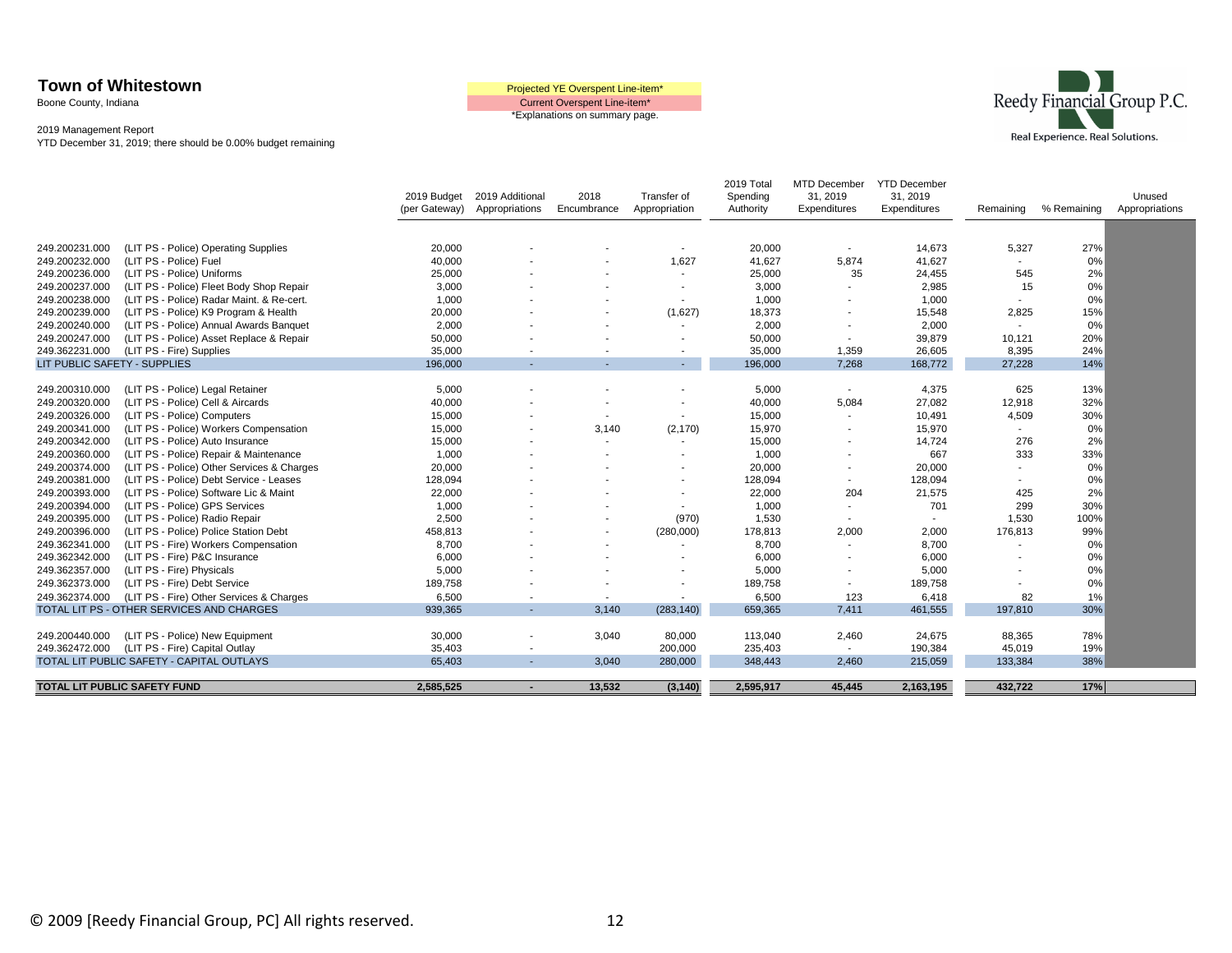Boone County, Indiana

#### 2019 Management Report - Police/Fire/LIT Combined YTD December 31, 2019; there should be 0% budget remaining



|                                  |                                                                                     | 2019 Budget<br>(per Gateway) | 2019 Additional<br>Appropriations | 2018<br>Encumbrance      | Transfer of<br>Appropriation<br>per Ordinance | 2019 Total<br>Spending<br>Authority | December<br>Expenditures | <b>YTD December</b><br>31, 2019<br>Expenditures | Remaining       | % Remaining | Unused<br>Appropriation YE<br>Projections |
|----------------------------------|-------------------------------------------------------------------------------------|------------------------------|-----------------------------------|--------------------------|-----------------------------------------------|-------------------------------------|--------------------------|-------------------------------------------------|-----------------|-------------|-------------------------------------------|
| 101.200111.000<br>249.200111.000 | (Police) Chief Wages<br>(LIT PS - Police) Chief Wages                               | 100,500                      |                                   |                          |                                               | 100,500                             | 8,039                    | 100,346                                         | 154             | $0\%$<br>0% | 154                                       |
| 101.200112.000<br>249.200112.000 | (Police) Full Time Wages<br>(LIT PS - Police) Full Time Wages                       | 1,543,929                    | $\overline{\phantom{a}}$          | $\sim$<br>7,352          | (20,000)                                      | 1,523,929<br>7,352                  | 115,485                  | 1,481,484<br>7,352                              | 42,445          | 3%<br>0%    | 42,445                                    |
| 101.200113.000                   | (Police) Board Wages                                                                | 4,800                        |                                   | $\sim$                   | 200                                           | 5,000                               | 400                      | 5,000                                           |                 | 0%          | $\sim$                                    |
| 101.200114.000<br>249.200114.000 | (Police) Civilian Wages<br>(LIT PS - Police) Civilian Wages                         | 35,000<br>53,000             |                                   | 7,528<br>$\blacksquare$  | $\sim$<br>750                                 | 42,528<br>53,750                    | 6,731<br>$\sim$          | 33,654<br>53,750                                | 8,874<br>$\sim$ | 21%<br>0%   | 8,874                                     |
| 101.200115.000<br>249.200115.000 | (Police) Comp Pay<br>(LIT PS - Police) Comp Pay                                     | 15,000<br>10,000             |                                   | ۰                        | 20,000<br>$\blacksquare$                      | 35,000<br>10,000                    | 908                      | 31,288<br>8,844                                 | 3,712<br>1,156  | 11%<br>12%  | 4,869                                     |
| 101.200116.000<br>249.200116.000 | (Police) Overtime<br>(LIT PS - Police) Police Overtime                              | 15,000<br>5,000              |                                   |                          | $\sim$                                        | 15,000<br>5,000                     | 637<br>$\sim$            | 8,602                                           | 6,398<br>5,000  | 43%<br>100% | 11,398                                    |
| 101.200117.000<br>249.200117.000 | (Police) Special Pays<br>(LIT PS - Police) Special Pays                             | 53,000<br>47,000             |                                   |                          | 8,500<br>2,146                                | 61,500<br>49,146                    | 8,346                    | 61,155<br>49,146                                | 345             | 1%<br>0%    |                                           |
| 101.200131.000<br>249.200131.000 | (Police) FICA<br>(LIT PS - Police) FICA                                             | 70,000<br>50,000             |                                   | $\overline{\phantom{a}}$ | $\sim$<br>18,339                              | 70,000<br>68,339                    | 10,853                   | 70,000<br>68,339                                | $\sim$          | 0%<br>0%    |                                           |
| 101.200132.000<br>249.200132.000 | (Police) Police Pension<br>(LIT PS - Police) Police Pension                         | 130,000<br>145,000           | $\overline{\phantom{a}}$          | 53,951                   | (8,700)<br>(2,896)                            | 175,251<br>142,104                  | 18,859<br>5,372          | 72,810<br>142,104                               | 102,441         | 58%<br>0%   | 102,441                                   |
| 101.200133.000<br>249.200133.000 | (Police) Longevity Pay<br>(LIT PS - Police) Longevity Pay                           | 11,500<br>5,500              | $\overline{a}$                    | 2,153                    | $\sim$                                        | 13,653<br>5,500                     | 1,235<br>$\sim$          | 10,241<br>5,382                                 | 3,412<br>118    | 25%<br>2%   | 3,530                                     |
| 101.200134.000<br>249.200134.000 | (Police) Health Insurance<br>(LIT PS - Police) Health Insurance                     | 120,000<br>315,740           |                                   | ×<br>٠                   | $\sim$<br>(15,000)                            | 120,000<br>300,740                  | $\sim$<br>2,344          | 120,000<br>245,850                              | 54,890          | 0%<br>18%   | 54,890                                    |
| 101.200135.000<br>249.200135.000 | (Police) Shift Differential<br>(LIT PS - Police) Shift Differential                 | 12,000<br>10,000             |                                   |                          | (3, 339)                                      | 12,000<br>6,661                     | 1,331                    | 11,957<br>3,681                                 | 43<br>2,980     | 0%<br>45%   | 3,023                                     |
| 101.200137.000<br>249.200137.000 | (Police) Civilian PERF Pension<br>(LIT PS - Police) Civilian PERF Pension           | 15,000<br>21,800             |                                   |                          | $\sim$                                        | 15,000<br>21,800                    | 4,077                    | 15,000<br>20,375                                | 1,425           | 0%<br>7%    | 1,425                                     |
| POLICE - PERSONAL SERVICES       |                                                                                     | 2,788,769                    |                                   | 70.984                   | (0)                                           | 2,859,753                           | 184,616                  | 2,626,359                                       | 233,394         | 8%          | 233,049                                   |
| 101.200231.000<br>249.200231.000 | (Police) Operating Supplies<br>(LIT PS - Police) Operating Supplies                 | 63,500<br>20,000             | ۰                                 | 6,000<br>$\blacksquare$  | $\sim$                                        | 69,500<br>20,000                    | 5,853<br>$\sim$          | 45,995<br>14,673                                | 23,505<br>5,327 | 34%<br>27%  | 28,832                                    |
| 101.200232.000<br>249.200232.000 | (Police) Fuel<br>(LIT PS - Police) Fuel                                             | 70,000<br>40,000             | $\sim$                            | 5,606<br>$\blacksquare$  | $\sim$<br>1,627                               | 75,606<br>41,627                    | 3,000<br>5,874           | 72,668<br>41,627                                | 2,938           | 4%<br>0%    | 2,938                                     |
| 101.200233.000                   | (Police) Vests                                                                      | 10,000                       |                                   | 2,825                    |                                               | 12,825                              | 987                      | 10,956                                          | 1,869           | 15%         | 1,869                                     |
| 101.200236.000<br>249.200236.000 | (Police) Uniforms<br>(LIT PS - Police) Uniforms                                     | 33,000<br>25,000             |                                   |                          |                                               | 33,000<br>25,000                    | 2,406<br>35              | 19,414<br>24,455                                | 13,586<br>545   | 41%<br>2%   | 14,131                                    |
| 101.200237.000<br>249.200237.000 | (Police) Fleet Body Repair<br>(LIT PS - Police) Fleet Body Shop Repair              | 7,000<br>3,000               |                                   |                          |                                               | 7,000<br>3,000                      |                          | 2,635<br>2,985                                  | 4,365<br>15     | 62%<br>0%   | 4,379                                     |
| 101.200238.000<br>249.200238.000 | (Police) Radar Maint & Re-Certification<br>(LIT PS - Police) Radar Maint & Re-Cert. | 1,500<br>1,000               |                                   |                          |                                               | 1,500<br>1,000                      |                          | 260<br>1,000                                    | 1,240<br>$\sim$ | 83%<br>0%   | 1,240                                     |
| 249.200239.000                   | (LIT PS - Police) K9 Program & Health                                               | 20,000                       |                                   |                          | (1,627)                                       | 18,373                              |                          | 15,548                                          | 2,825           | 15%         | 2,825                                     |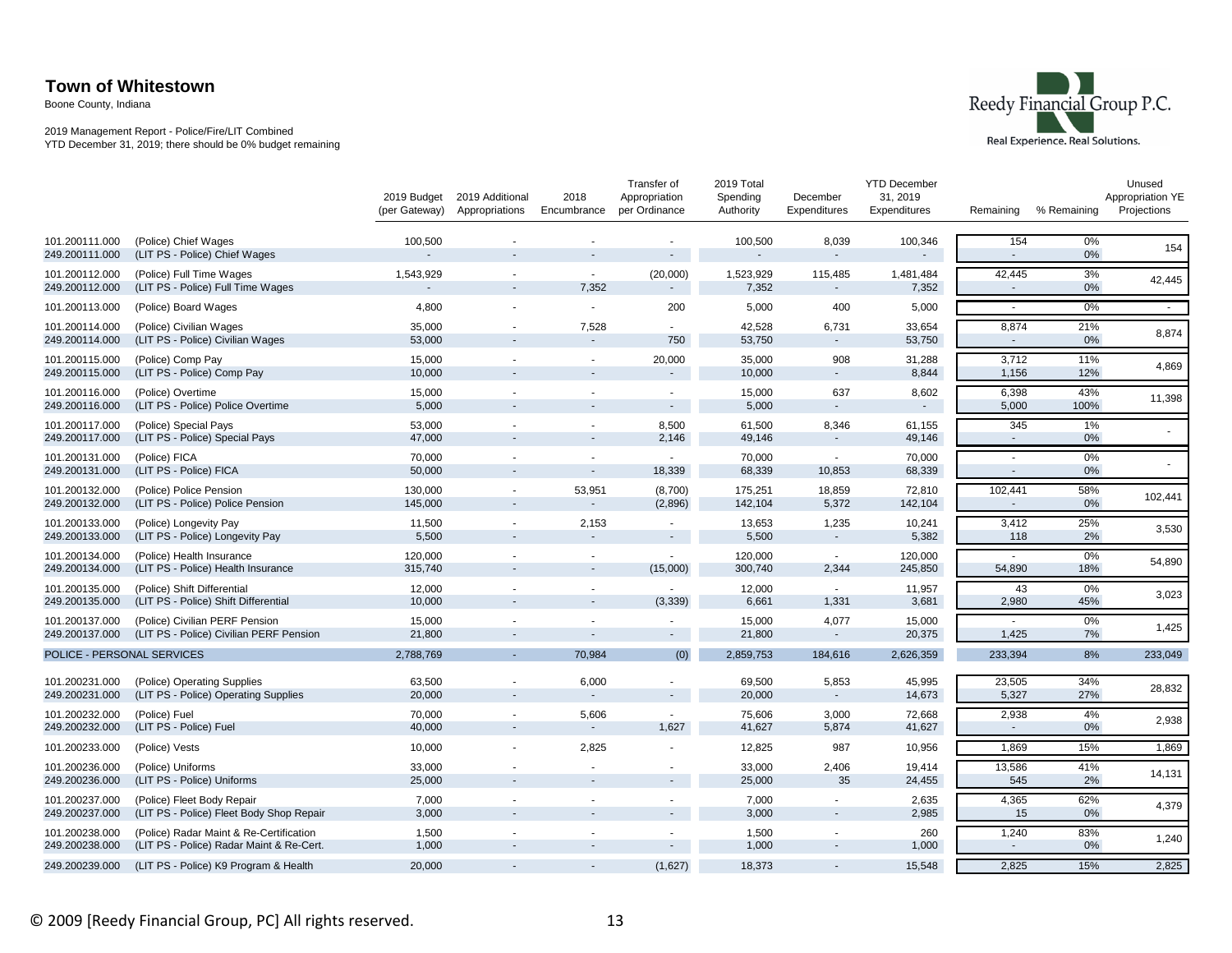Boone County, Indiana

2019 Management Report - Police/Fire/LIT Combined YTD December 31, 2019; there should be 0% budget remaining



|                                  |                                                                           | 2019 Budget<br>(per Gateway) | 2019 Additional<br>Appropriations | 2018<br>Encumbrance | Transfer of<br>Appropriation<br>per Ordinance | 2019 Total<br>Spending<br>Authority | December<br>Expenditures | <b>YTD December</b><br>31, 2019<br>Expenditures | Remaining       | % Remaining    | Unused<br>Appropriation YE<br>Projections |
|----------------------------------|---------------------------------------------------------------------------|------------------------------|-----------------------------------|---------------------|-----------------------------------------------|-------------------------------------|--------------------------|-------------------------------------------------|-----------------|----------------|-------------------------------------------|
| 101.200240.000<br>249.200240.000 | (Police) Annual Awards Banquet<br>(LIT PS - Police) Annual Awards Banquet | 2,500<br>2,000               | $\sim$                            | ÷.                  | $\sim$<br>$\sim$                              | 2,500<br>2,000                      | $\sim$                   | 1,214<br>2,000                                  | 1,286<br>$\sim$ | 51%<br>0%      | 1,286                                     |
| 101.200241.000                   | (Police) Physicals & Testing                                              | 15,000                       |                                   |                     | 5,000                                         | 20,000                              | 1,262                    | 14,347                                          | 5,653           | 28%            | 5,653                                     |
| 101.200245.000                   |                                                                           | 17,000                       |                                   |                     | (5,000)                                       | 12,000                              |                          |                                                 | 12,000          | 100%           | 12,000                                    |
| 101.200246.000                   | (Police) Citizen Academy & Cadet Program                                  | 7,000                        |                                   |                     |                                               | 7,000                               |                          |                                                 | 7,000           | 100%           | 7,000                                     |
|                                  | (Police) Bicycle Program                                                  |                              |                                   |                     |                                               |                                     |                          |                                                 |                 |                |                                           |
| 249.200247.000                   | (LIT PS- Police) Asset Replace & Repair                                   | 50,000                       |                                   |                     |                                               | 50,000                              |                          | 39,879                                          | 10,121          | 20%            | 10,121                                    |
| <b>POLICE - SUPPLIES</b>         |                                                                           | 387,500                      |                                   | 14.431              |                                               | 401.931                             | 19,416                   | 309,656                                         | 92.275          | 23%            | 92,275                                    |
| 101.200310.000<br>249.200310.000 | (Police) Legal Retainer<br>(LIT PS - Police) Legal Retainer               | 40,000<br>5,000              | $\blacksquare$                    | 8,000               |                                               | 48,000<br>5,000                     | 1,375                    | 12,125<br>4,375                                 | 35,875<br>625   | 75%<br>13%     | 36,500                                    |
| 101.200311.000                   | (Police) Professional Services                                            | 25,000                       |                                   | 14,947              |                                               | 39,947                              | $\blacksquare$           | 16,697                                          | 23,250          | 58%            | 23,250                                    |
| 101.200320.000                   | (Police) Cell Phones/Air Cards                                            | 38,000                       |                                   | 6,857               |                                               | 44,857                              | 2,629                    | 29,240                                          | 15,617          | 35%            |                                           |
| 249.200320.000                   | (LIT PS - Police) Cell Phones/Air Cards                                   | 40,000                       |                                   |                     |                                               | 40,000                              | 5,084                    | 27,082                                          | 12,918          | 32%            | 28,535                                    |
| 101.200324.000                   | (Police) Transportation & Mileage                                         | 500                          |                                   |                     |                                               | 500                                 |                          |                                                 | 500             | 100%           | 500                                       |
| 101.200326.000                   | (Police) Computers                                                        | 6,000                        |                                   |                     |                                               | 6,000                               |                          |                                                 | 6,000           | 100%           | 10,509                                    |
| 249.200326.000                   | (LIT PS - Police) Computers                                               | 15,000                       |                                   |                     |                                               | 15,000                              |                          | 10,491                                          | 4,509           | 30%            |                                           |
| 101.200330.000                   | (Police) Printing & Advertising                                           | 750                          |                                   |                     |                                               | 750                                 |                          | 95                                              | 655             | 87%            | 655                                       |
| 101.200341.000                   | (Police) Workers Compensation                                             | 28,000                       |                                   |                     |                                               | 28,000                              |                          | 28,000                                          | ÷.              | 0%             |                                           |
| 249.200341.000                   | (LIT PS - Police) Workers Compensation                                    | 15,000                       | $\overline{\phantom{a}}$          | 3,140               | (2, 170)                                      | 15,970                              |                          | 15,970                                          | -               | 0%             |                                           |
| 101.200342.000<br>249.200342.000 | (Police) Auto Insurance<br>(LIT PS - Police) Auto Insurance               | 20,000<br>15,000             | $\overline{a}$                    | 2,360               |                                               | 22,360<br>15,000                    |                          | 9,398<br>14,724                                 | 12,962<br>276   | 58%<br>2%      | 13,238                                    |
| 101.200360.000                   | (Police) Repair & Maintenance                                             | 3,000                        | $\blacksquare$                    |                     |                                               | 3,000                               |                          | 1,430                                           | 1,570           | 52%            |                                           |
| 249.200360.000                   | (LIT PS - Police) Repair & Maintenance                                    | 1,000                        |                                   | ÷.                  |                                               | 1,000                               |                          | 667                                             | 333             | 33%            | 1,903                                     |
| 101.200374.000                   | (Police) Other Services & Charges                                         | 38,000                       | $\blacksquare$                    | 10,000              |                                               | 48,000                              | 2,020                    | 42,504                                          | 5,496           | 11%            | 5,496                                     |
| 249.200374.000                   | (LIT PS - Police) Other Services & Charges                                | 20,000                       |                                   |                     |                                               | 20,000                              |                          | 20,000                                          | $\sim$          | 0%             |                                           |
| 101.200381.000                   | (Police) Debt Service - Leases                                            | 172,343                      |                                   |                     |                                               | 172,343                             |                          | 166,214                                         | 6,129           | 4%             | 6,129                                     |
| 249.200381.000                   | (LIT PS - Police) Debt Service - Leases                                   | 128,094                      | $\overline{\phantom{a}}$          |                     |                                               | 128,094                             | $\overline{\phantom{a}}$ | 128,094                                         | $\sim$          | 0%             |                                           |
| 101.200392.000                   | (Police) Professional Dues                                                | 1,265                        |                                   | ÷,                  |                                               | 1,265                               |                          | 285                                             | 980             | 77%            | 980                                       |
| 101.200393.000<br>249.200393.000 | (Police) Software License Fees<br>(LIT PS - Police) Software License Fees | 22,000<br>22,000             | $\overline{\phantom{a}}$          | 5,748               |                                               | 27,748<br>22,000                    | 57<br>204                | 21,661<br>21,575                                | 6,087<br>425    | 22%<br>2%      | 5,178                                     |
| 101.200394.000                   | (Police) Teletrac/GPS                                                     | 8,700                        |                                   |                     |                                               | 8,700                               | 701                      | 6,854                                           | 1,846           | 21%            |                                           |
| 249.200394.000                   | (LIT PS - Police) Teletrac/GPS                                            | 1,000                        |                                   |                     |                                               | 1,000                               | $\overline{\phantom{a}}$ | 701                                             | 299             | 30%            | 2,145                                     |
| 101.200395.000                   | (Police) Mobile & Portable Radio Repair                                   | 2,500                        |                                   |                     |                                               | 2,500                               |                          |                                                 | 2,500           | 100%           |                                           |
| 249.200395.000                   | (LIT PS - Police) Mobile & Portable Radio Rep.                            | 2,500                        |                                   |                     | (970)                                         | 1,530                               | $\overline{\phantom{a}}$ | $\sim$                                          | 1,530           | 100%           | 4,030                                     |
| 249.200396.000                   | (LIT PS - Police) Police Station Debt                                     | 458,813                      |                                   | $\sim$              | (280,000)                                     | 178,813                             | 2,000                    | 2,000                                           | 176,813         | 99%            | 176,813                                   |
|                                  | POLICE - OTHER SERVICES AND CHARGES                                       | 1,129,465                    |                                   | 51.052              | (283, 140)                                    | 897,377                             | 14,069                   | 580,183                                         | 317,194         | 35%            | 315,860                                   |
| 249.200440.000                   | (LIT PS - Police) New Equipment                                           | 30,000                       |                                   | 3,040               | 80,000                                        | 113,040                             | 2,460                    | 24,675                                          | 88,365          | $\overline{1}$ | 88,365                                    |
| POLICE - CAPITAL OUTLAYS         |                                                                           | 30,000                       | $\overline{\phantom{a}}$          | 3,040               | 80,000                                        | 113,040                             | 2,460                    | 24,675                                          | 88,365          | 78%            | 88,365                                    |
| 101.200590.000                   | (Police) Unappropriated                                                   |                              | ÷.                                |                     |                                               |                                     |                          | 33,698                                          |                 |                |                                           |
| <b>TOTAL POLICE</b>              |                                                                           | 4,335,734                    |                                   | 139.507             | (203, 140)                                    | 4,272,101                           | 220,561                  | 3,574,570                                       | 697,531         | 16%            | 695,852                                   |

© 2009 [Reedy Financial Group, PC] All rights reserved. 14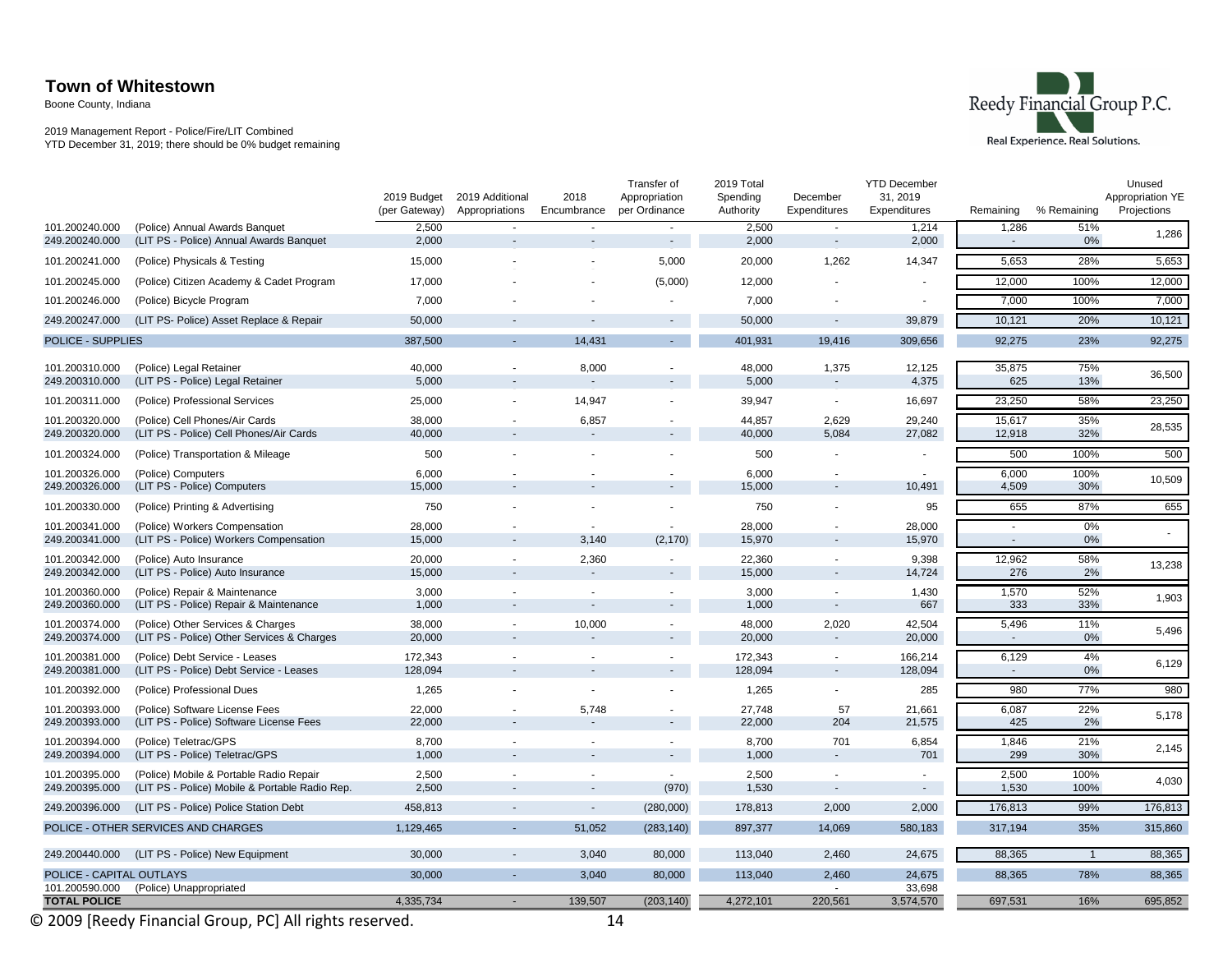Boone County, Indiana

#### 2019 Management Report - Police/Fire/LIT Combined YTD December 31, 2019; there should be 0% budget remaining



|                          |                                      | 2019 Budget<br>(per Gateway) | 2019 Additional<br>Appropriations | 2018<br>Encumbrance      | Transfer of<br>Appropriation<br>per Ordinance | 2019 Total<br>Spending<br>Authority | December<br>Expenditures | <b>YTD December</b><br>31, 2019<br>Expenditures | Remaining                | % Remaining | Unused<br>Appropriation YE<br>Projections |
|--------------------------|--------------------------------------|------------------------------|-----------------------------------|--------------------------|-----------------------------------------------|-------------------------------------|--------------------------|-------------------------------------------------|--------------------------|-------------|-------------------------------------------|
| 187.362111.000           | (Fire) Fire Chief Wages              | 93,055                       |                                   |                          | 876                                           | 93,931                              | 2,247                    | 93,931                                          | $\sim$                   | 0%          |                                           |
| 249.362111.000           | (LIT PS - Fire) Fire Chief's Wages   | 8,945                        |                                   |                          |                                               | 8,945                               | 1,483                    | 8,945                                           |                          | 0%          |                                           |
| 187.362113.000           | (Fire) Part-Time FF                  | $\sim$                       |                                   |                          | $\sim$                                        | $\sim$                              | $\sim$                   | $\sim$                                          | $\sim$                   | $0\%$       |                                           |
| 249.362113.000           | (LIT PS - Fire) Part-time FF         | 28,800                       |                                   |                          | 22,348                                        | 51,148                              |                          | 51,148                                          | $\sim$                   | 0%          |                                           |
| 187.362114.000           | (Fire) Overtime                      | 85,000                       |                                   | $\sim$                   | (876)                                         | 84,124                              | 4,217                    | 57,910                                          | 26,215                   | 31%         | 26,215                                    |
| 249.362114.000           | (LIT PS - Fire) Overtime             | 25,000                       |                                   |                          | (22, 348)                                     | 2,652                               | $\sim$                   | 2,652                                           | $\sim$                   | 0%          |                                           |
| 187.362116.000           | (Fire) Deputy Chief - FT             | 64,700                       |                                   |                          |                                               | 64,700                              | $\sim$                   | 52,308                                          | 12,392                   | 19%         | 12,623                                    |
| 249.362116.000           | (LIT PS - Fire) Deputy Chief - FT    | 121,000                      |                                   |                          |                                               | 121,000                             | 6,923                    | 120,769                                         | 231                      | $0\%$       |                                           |
| 187.362117.000           | (Fire) Division Chief - PT           | $\overline{\phantom{a}}$     |                                   |                          |                                               | $\overline{\phantom{a}}$            |                          |                                                 | $\sim$                   | 0%          | $\sim$                                    |
| 187.362118.000           | (Fire) Fire Marshall/Division Chief  | 143,000                      |                                   |                          |                                               | 143,000                             | 19,923                   | 143,000                                         | $\sim$                   | $0\%$       | 385                                       |
| 249.362118.000           | (LIT PS - Fire) FM/Division Chief    | 25,000                       |                                   |                          |                                               | 25,000                              |                          | 24,615                                          | 385                      | 2%          |                                           |
| 187.362121.000           | (Fire) Shift FF Full Time            | 972,363                      | 901,677                           |                          |                                               | 1,874,040                           | 218,333                  | 1,866,116                                       | 7,924                    | $0\%$       | 7,924                                     |
| 249.362121.000           | (LIT PS - Fire) Shift FF Full Time   | 346,340                      |                                   |                          |                                               | 346,340                             |                          | 346,340                                         | $\sim$                   | $0\%$       |                                           |
| 187.362122.000           | (Fire) Mechanic Salary - FD Portion  | $\overline{\phantom{a}}$     |                                   |                          |                                               |                                     |                          |                                                 |                          | 0%          | $\sim$                                    |
| 187.362131.000           | (Fire) FICA                          | 176,972                      |                                   |                          |                                               | 176,972                             | 18,748                   | 170,451                                         | 6,521                    | 4%          | 13,169                                    |
| 249.362131.000           | (LIT PS - Fire) FICA                 | 42,115                       |                                   |                          |                                               | 42,115                              | $\sim$                   | 35,466                                          | 6,649                    | 16%         |                                           |
| 187.362132.000           | (Fire) PERF                          | 465,887                      |                                   |                          |                                               | 465.887                             | 52,011                   | 442,231                                         | 23,656                   | 5%          | 25,122                                    |
| 249.362132.000           | (LIT PS - Fire) PERF                 | 43,517                       |                                   |                          |                                               | 43,517                              |                          | 42,052                                          | 1,465                    | 3%          |                                           |
| 187.362133.000           | (Fire) Ride Out Pay                  | 26,000                       |                                   |                          |                                               | 26,000                              | 1,304                    | 16,900                                          | 9,101                    | 35%         | 9,101                                     |
| 187.362134.000           | (Fire) Health Insurance              | 719,000                      |                                   | ۰                        | (1,100)                                       | 717,900                             | 4,150                    | 523,336                                         | 194,564                  | 27%         | 194,564                                   |
| 249.362134.000           | (LIT PS - Fire) Health Insurance     | 80,000                       |                                   |                          | $\sim$                                        | 80,000                              | $\sim$                   | 80,000                                          | $\overline{\phantom{a}}$ | $0\%$       |                                           |
| 187.362137.000           | (Fire) Holidays                      | 10,000                       | $\overline{\phantom{a}}$          | $\sim$                   | 1,100                                         | 11,100                              | $\sim$                   | 11,100                                          |                          | 0%          |                                           |
| 249.362137.000           | (LIT PS - Fire) - Holidays           | 1,000                        |                                   |                          | $\sim$                                        | 1,000                               |                          | 1,000                                           | $\sim$                   | $0\%$       |                                           |
| 187.362139.000           | (Fire) Stack Pays                    | 12,000                       |                                   | $\overline{\phantom{a}}$ |                                               | 12,000                              |                          |                                                 | 12,000                   | 100%        | 12,000                                    |
| FIRE - PERSONAL SERVICES |                                      | 3,489,694                    | 901,677                           |                          |                                               | 4,391,371                           | 329,340                  | 4,090,270                                       | 301,101                  | 7%          | 301,101                                   |
| 187.362231.000           | (Fire) Supplies                      | 60,000                       |                                   |                          | (16, 100)                                     | 43,900                              | 1,020                    | 44,859                                          | (959)                    | $-2%$       |                                           |
| 249.362231.000           | (LIT PS - Fire) Supplies             | 35,000                       |                                   | ٠                        | $\sim$                                        | 35,000                              | 1,359                    | 26,605                                          | 8,395                    | 24%         | 7,436                                     |
| 187.362232.000           | (Fire) Apparatus Maintenance         | 35,000                       |                                   |                          | 741                                           | 35,741                              | 2,199                    | 35,741                                          | $\sim$                   | 0%          | $\sim$                                    |
| 187.362233.000           | (Fire) EMS Supplies                  | 10,000                       |                                   |                          | (4,000)                                       | 6,000                               |                          | 1,675                                           | 4,325                    | 72%         | 4,325                                     |
| 187.362236.000           | (Fire) Uniforms                      | 30,000                       |                                   | ۰                        | (1,900)                                       | 28,100                              | $\sim$                   | 25,893                                          | 2,207                    | 8%          | $\sim$                                    |
| 187.362238.000           | (Fire) Personal Protective Equipment | 75,000                       |                                   |                          | 21,259                                        | 96,259                              | 190                      | 95,910                                          | 349                      | 0%          | $\sim$                                    |
| <b>FIRE - SUPPLIES</b>   |                                      | 245,000                      |                                   |                          |                                               | 245,000                             | 4,768                    | 230,683                                         | 14,317                   | 6%          | 11,761                                    |